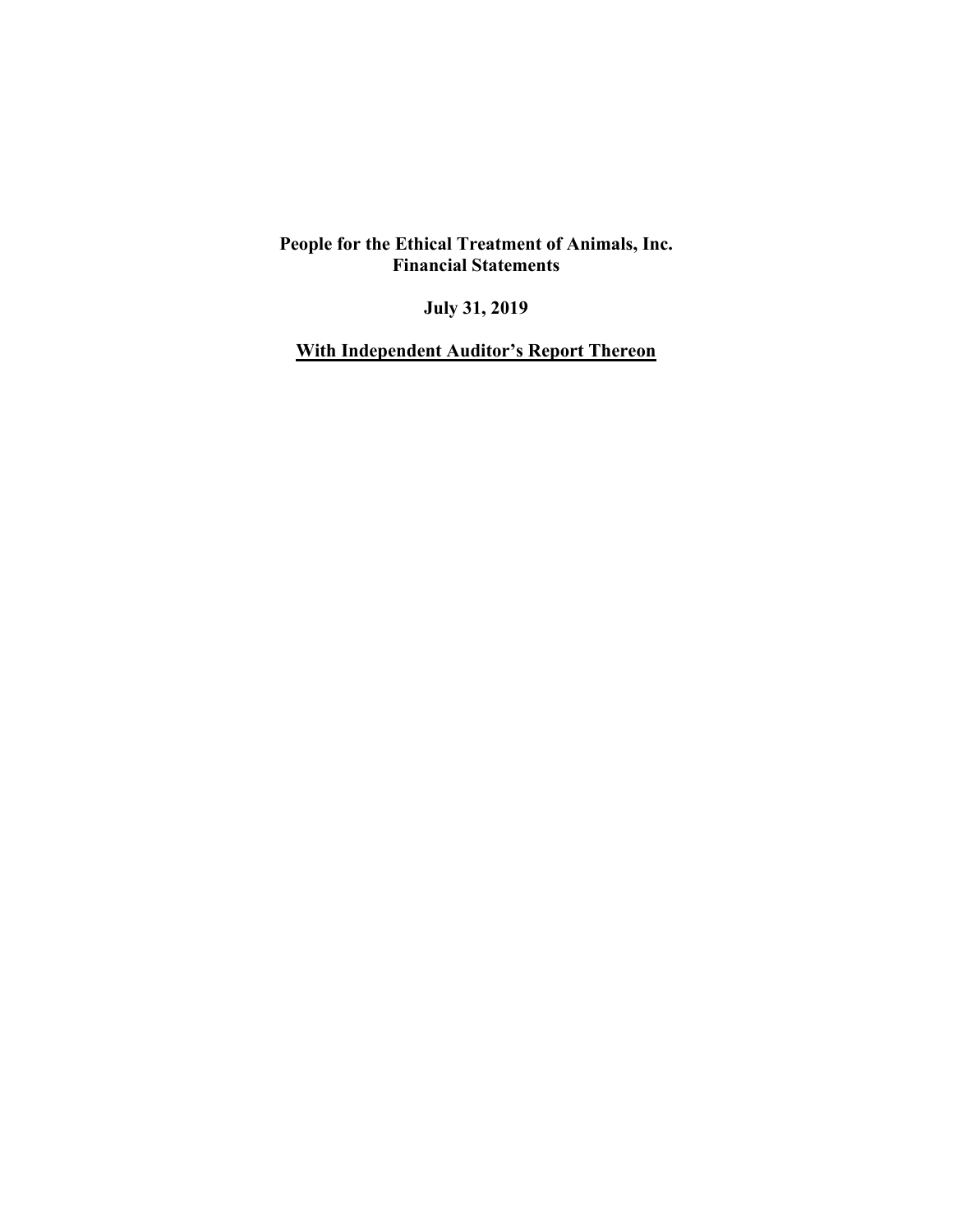# **People for the Ethical Treatment of Animals, Inc.**

## **Table of Contents**

| Title                                   | Page           |
|-----------------------------------------|----------------|
| Independent Auditor's Report            | $1 - 2$        |
| <b>Financial Statements</b>             |                |
| <b>Statement of Financial Position</b>  | 3              |
| <b>Statement of Activities</b>          | $\overline{4}$ |
| <b>Statement of Functional Expenses</b> | 5              |
| <b>Statement of Cash Flows</b>          | 6              |
| <b>Notes to Financial Statements</b>    | $7 - 32$       |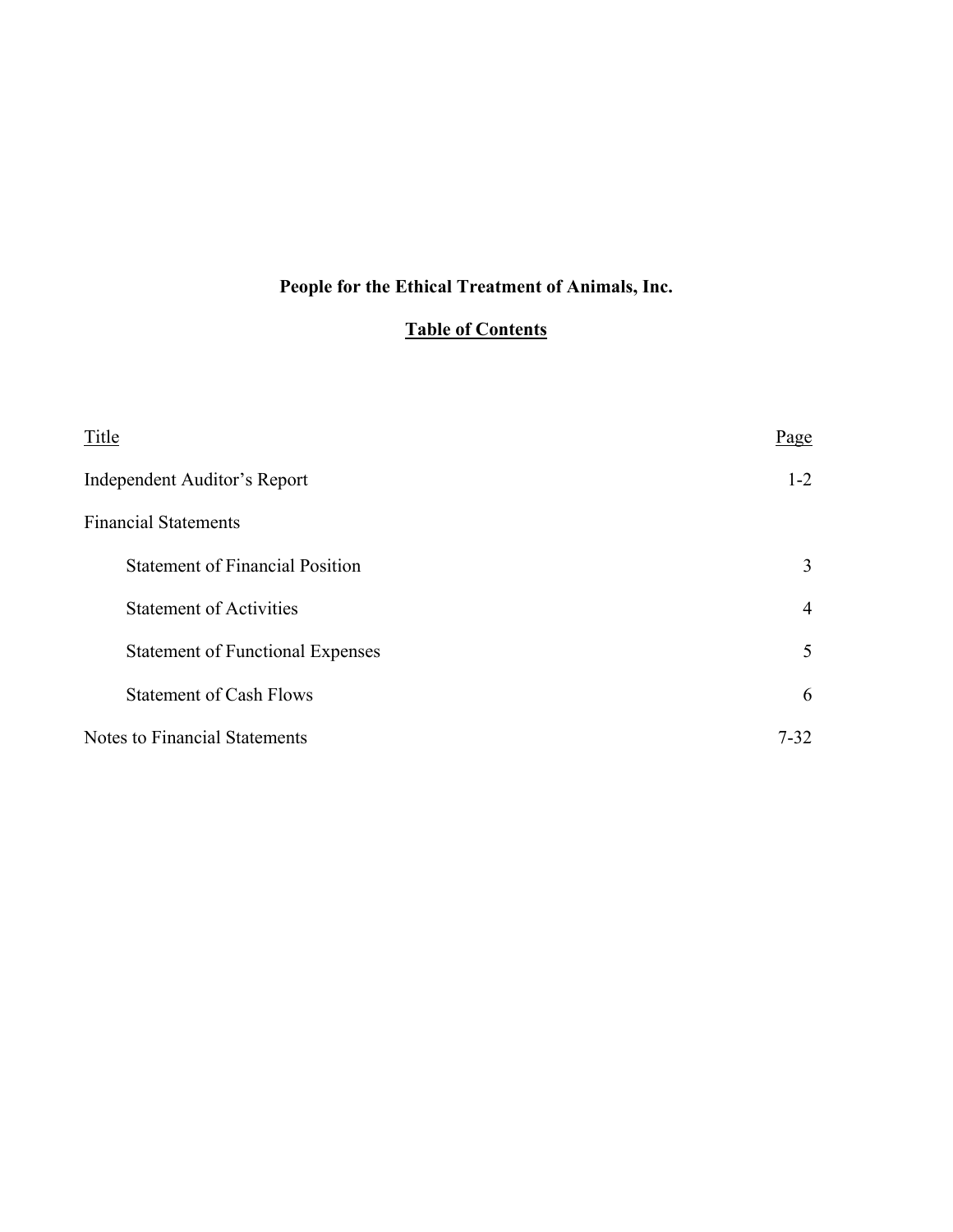

## Independent Auditor's Report

To the Board of Directors of People for the Ethical Treatment of Animals, Inc.

We have audited the accompanying financial statements of People for the Ethical Treatment of Animals, Inc. (a nonprofit organization), which comprise the statement of financial position as of July 31, 2019, and the related statements of activities, functional expenses and cash flows for the year then ended, and the related notes to the financial statements.

## **Management's Responsibility for the Financial Statements**

Management is responsible for the preparation and fair presentation of these financial statements in accordance with accounting principles generally accepted in the United States of America; this includes the design, implementation, and maintenance of internal control relevant to the preparation and fair presentation of financial statements that are free from material misstatement, whether due to fraud or error.

#### **Auditor's Responsibility**

Our responsibility is to express an opinion on these financial statements based on our audit. We conducted our audit in accordance with auditing standards generally accepted in the United States of America. Those standards require that we plan and perform the audit to obtain reasonable assurance about whether the financial statements are free from material misstatement.

An audit involves performing procedures to obtain audit evidence about the amounts and disclosures in the financial statements. The procedures selected depend on the auditor's judgment, including the assessment of the risks of material misstatement of the financial statements, whether due to fraud or error. In making those risk assessments, the auditor considers internal control relevant to the entity's preparation and fair presentation of the financial statements in order to design audit procedures that are appropriate in the circumstances, but not for the purpose of expressing an opinion on the effectiveness of the entity's internal control. Accordingly, we express no such opinion. An audit also includes evaluating the appropriateness of accounting policies used and the reasonableness of significant accounting estimates made by management, as well as evaluating the overall presentation of the financial statements.

We believe that the audit evidence we have obtained is sufficient and appropriate to provide a basis for our audit opinion.

One Church Street, Suite 700 · Rockville, Maryland 20850 · office 301.738.9040 · fax 301.738.9010 · srpc-cpa.com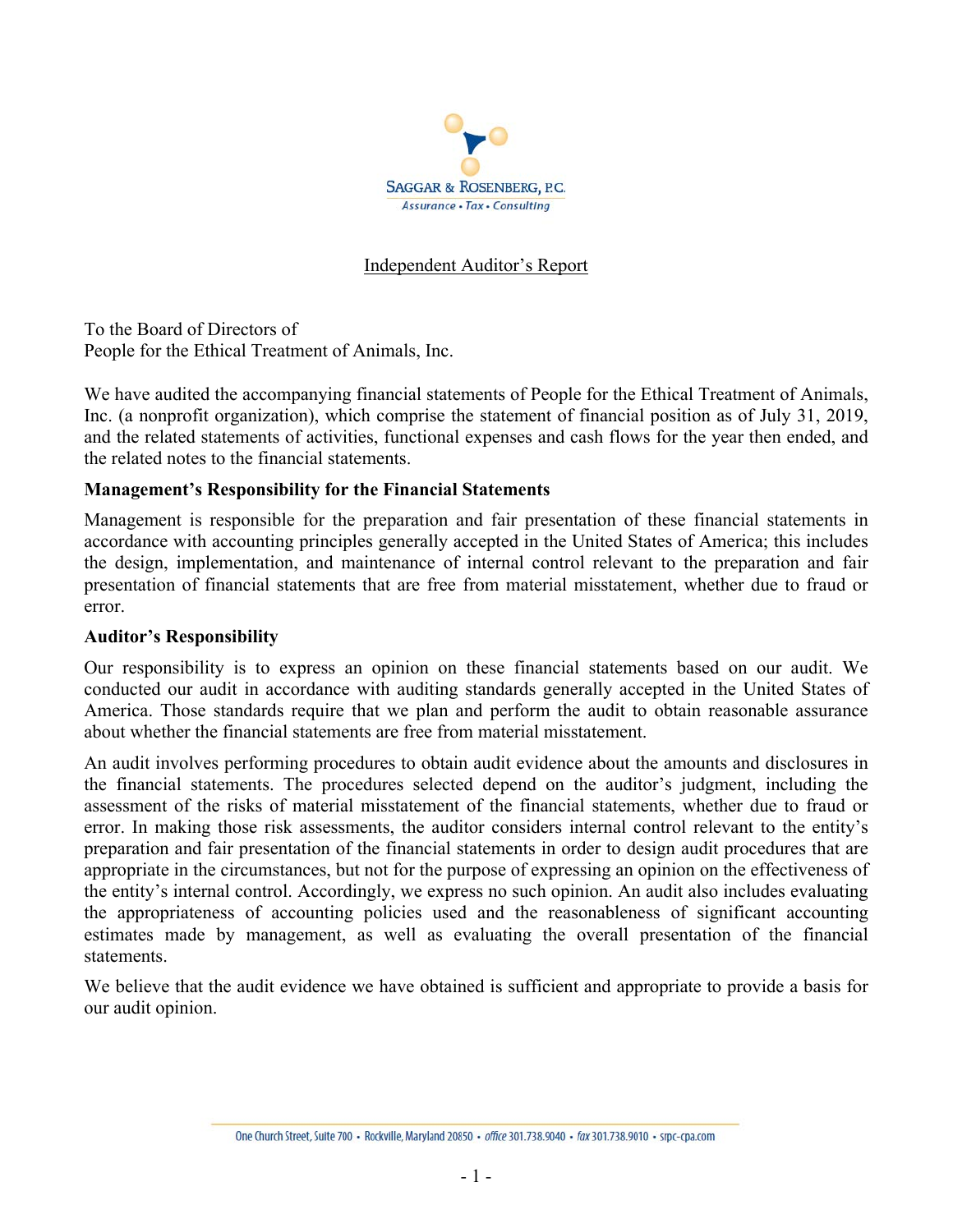#### Opinion

In our opinion, the financial statements referred to above present fairly, in all material respects, the financial position of People for the Ethical Treatment of Animals, Inc. as of July 31, 2019, and the changes in its net assets and its cash flows for the year then ended in accordance with accounting principles generally accepted in the United States of America.

Saggar & Rosenberg P.C.

Rockville, Maryland November 26, 2019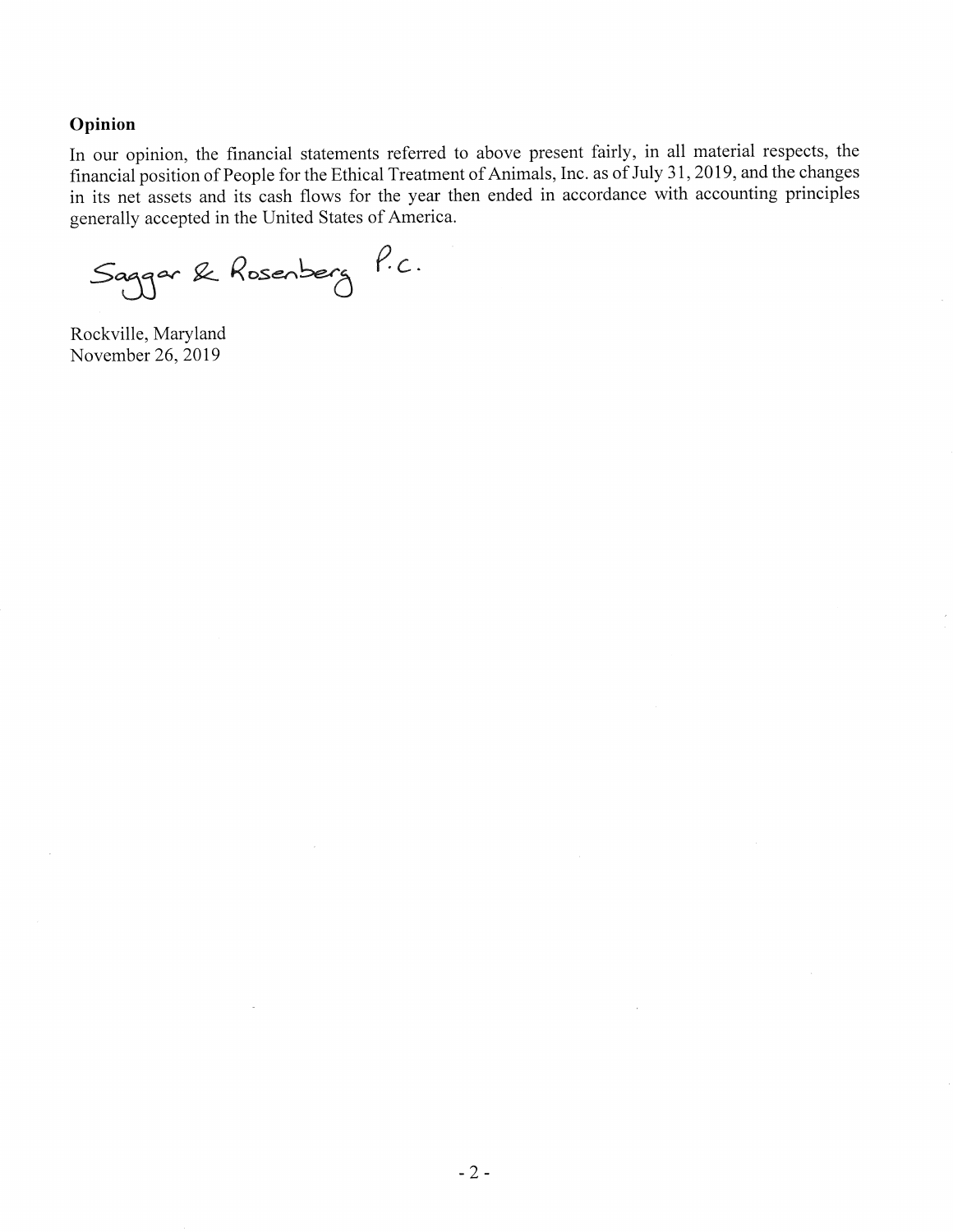## **Statement of Financial Position Assets People for the Ethical Treatment of Animals, Inc. July 31, 2019**

| <b>Current Assets</b>                           |            |
|-------------------------------------------------|------------|
| \$<br>Cash                                      | 841,759    |
| Investments, current portion                    | 763,869    |
| Property held for sale, current portion         | 33,197     |
| Legacies receivable                             | 777,995    |
| Other receivables                               | 45,583     |
| Inventory                                       | 50,423     |
| Prepaid expenses                                | 551,971    |
| <b>Total Current Assets</b>                     | 3,064,797  |
| Property and Equipment, Net                     | 1,134,277  |
| <b>Other Assets</b>                             |            |
| Investments, non-current portion                | 9,982,078  |
| Prepaid hosting arrangements, net               | 199,895    |
| Property held for sale, non-current portion     | 1,245,206  |
| Deposits and other assets                       | 20,072     |
| <b>Total Other Assets</b>                       | 11,447,251 |
| \$<br><b>Total Assets</b>                       | 15,646,325 |
| <b>Liabilities and Net Assets</b>               |            |
| <b>Current Liabilities</b>                      |            |
| \$<br>Accounts payable                          | 1,769,273  |
| Related party payable                           | 1,949,319  |
| Accrued expenses                                | 991,299    |
| Deferred rent, current portion                  | 9,000      |
| Annuities payable, current portion              | 216,054    |
| <b>Total Current Liabilities</b>                | 4,934,945  |
| Long-Term Liabilities                           |            |
| Deferred rent, non-current portion              | 12,850     |
| Annuities payable, non-current portion          | 2,265,610  |
| <b>Total Long-Term Liabilities</b>              | 2,278,460  |
| <b>Total Liabilities</b>                        | 7,213,405  |
| Net Assets                                      |            |
| Without donor restrictions                      |            |
| Designated by Governing Board for legal matters | 1,000,000  |
| Undesignated                                    | 2,078,994  |
|                                                 | 3,078,994  |
| With donor restrictions                         |            |
| <b>Purpose Restricted</b>                       | 2,065,863  |
| Endowment                                       | 3,288,063  |
| <b>Total Net Assets</b>                         | 8,432,920  |
| <b>Total Liabilities and Net Assets</b><br>S    | 15,646,325 |

See Accompanying Footnotes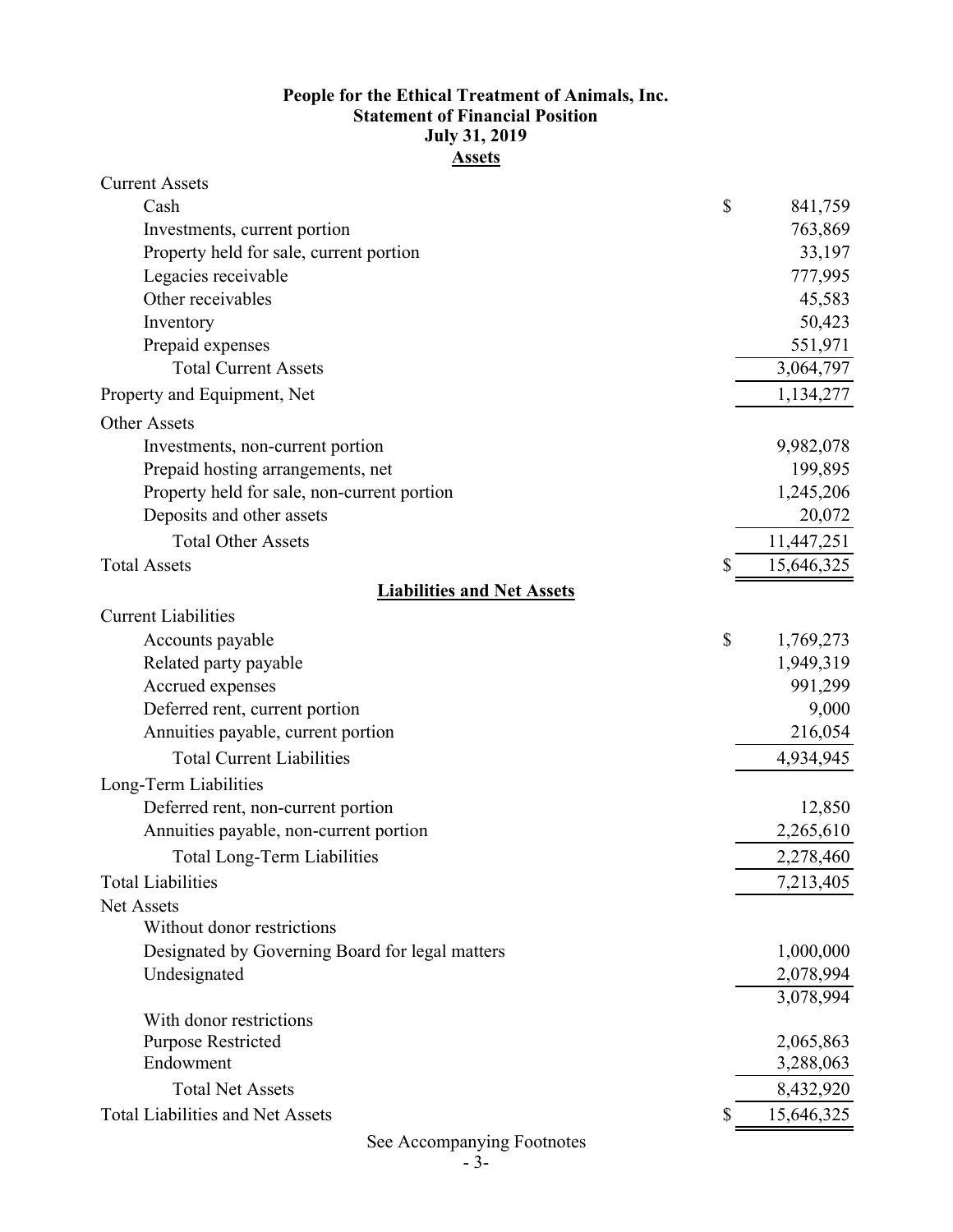## **For the Year Ended July 31, 2019 People for the Ethical Treatment of Animals, Inc. Statement of Activities**

|                                               |                                      |                           | With                           |    |                                  |                                |
|-----------------------------------------------|--------------------------------------|---------------------------|--------------------------------|----|----------------------------------|--------------------------------|
|                                               |                                      |                           |                                |    | <b>Donor Restrictions</b>        |                                |
|                                               | Without<br><b>Donor Restrictions</b> |                           | Program<br><b>Restrictions</b> |    | <b>Endowment</b><br><b>Funds</b> | <b>Total</b>                   |
| Support and Revenue                           |                                      |                           |                                |    |                                  |                                |
| Public support<br>Contributions and donations |                                      |                           |                                |    |                                  |                                |
| \$<br>Legacies and bequests                   | 33,094,254<br>9,561,430              | $\boldsymbol{\mathsf{S}}$ | 2,759,639<br>2,734,807         | \$ | 40,000                           | \$<br>35,853,893<br>12,336,237 |
| Special event                                 |                                      |                           |                                |    |                                  |                                |
| Contributions                                 | 527,379                              |                           | 345,100                        |    |                                  | 872,479                        |
| Special event revenue                         | 24,195                               |                           |                                |    |                                  | 24,195                         |
| Less: cost of direct benefits                 |                                      |                           |                                |    |                                  |                                |
| to donors                                     | (20, 797)                            |                           |                                |    |                                  | (20,797)                       |
| Total public support                          | 43,186,461                           |                           | 5,839,546                      |    | 40,000                           | 49,066,007                     |
| Other revenue                                 |                                      |                           |                                |    |                                  |                                |
| Merchandise sales                             | 107,869                              |                           |                                |    |                                  | 107,869                        |
| Net investment and other income               | 1,677,046                            |                           |                                |    | 20,390                           | 1,697,436                      |
| Total other revenue                           | 1,784,915                            |                           |                                |    | 20,390                           | 1,805,305                      |
| Net Assets Released from Restrictions         |                                      |                           |                                |    |                                  |                                |
| Satisfaction of program restrictions          | 5,572,207                            |                           | (5,572,207)                    |    |                                  |                                |
| <b>Total Support and Revenue</b>              | 50, 543, 583                         |                           | 267,339                        |    | 60,390                           | 50,871,312                     |
| Expenses                                      |                                      |                           |                                |    |                                  |                                |
| Program services                              |                                      |                           |                                |    |                                  |                                |
| Public Outreach and Education                 | 13,548,157                           |                           |                                |    |                                  | 13,548,157                     |
| <b>International Grassroots</b>               |                                      |                           |                                |    |                                  |                                |
| Campaigns                                     | 10,873,780                           |                           |                                |    |                                  | 10,873,780                     |
| Research, Investigations, and                 |                                      |                           |                                |    |                                  |                                |
| Rescue                                        | 20,039,560                           |                           |                                |    |                                  | 20,039,560                     |
| Cruelty-Free Merchandise                      | 440,633                              |                           |                                |    |                                  | 440,633                        |
| Total program services                        | 44,902,130                           |                           |                                |    |                                  | 44,902,130                     |
| Supporting services                           |                                      |                           |                                |    |                                  |                                |
| Membership development                        | 10,507,935                           |                           |                                |    |                                  | 10,507,935                     |
| Management and general                        | 564,880                              |                           |                                |    |                                  | 564,880                        |
| Total supporting services                     | 11,072,815                           |                           |                                |    |                                  | 11,072,815                     |
| <b>Total Expenses</b>                         | 55,974,945                           |                           |                                |    |                                  | 55,974,945                     |
| Change in Net Assets                          | (5,431,362)                          |                           | 267,339                        |    | 60,390                           | (5,103,633)                    |
| Net Assets at Beginning of Year               | 8,510,356                            |                           | 1,798,524                      |    | 3,227,673                        | 13,536,553                     |
| Net Assets at End of Year                     | 3,078,994                            |                           | 2,065,863                      |    | 3,288,063                        | 8,432,920                      |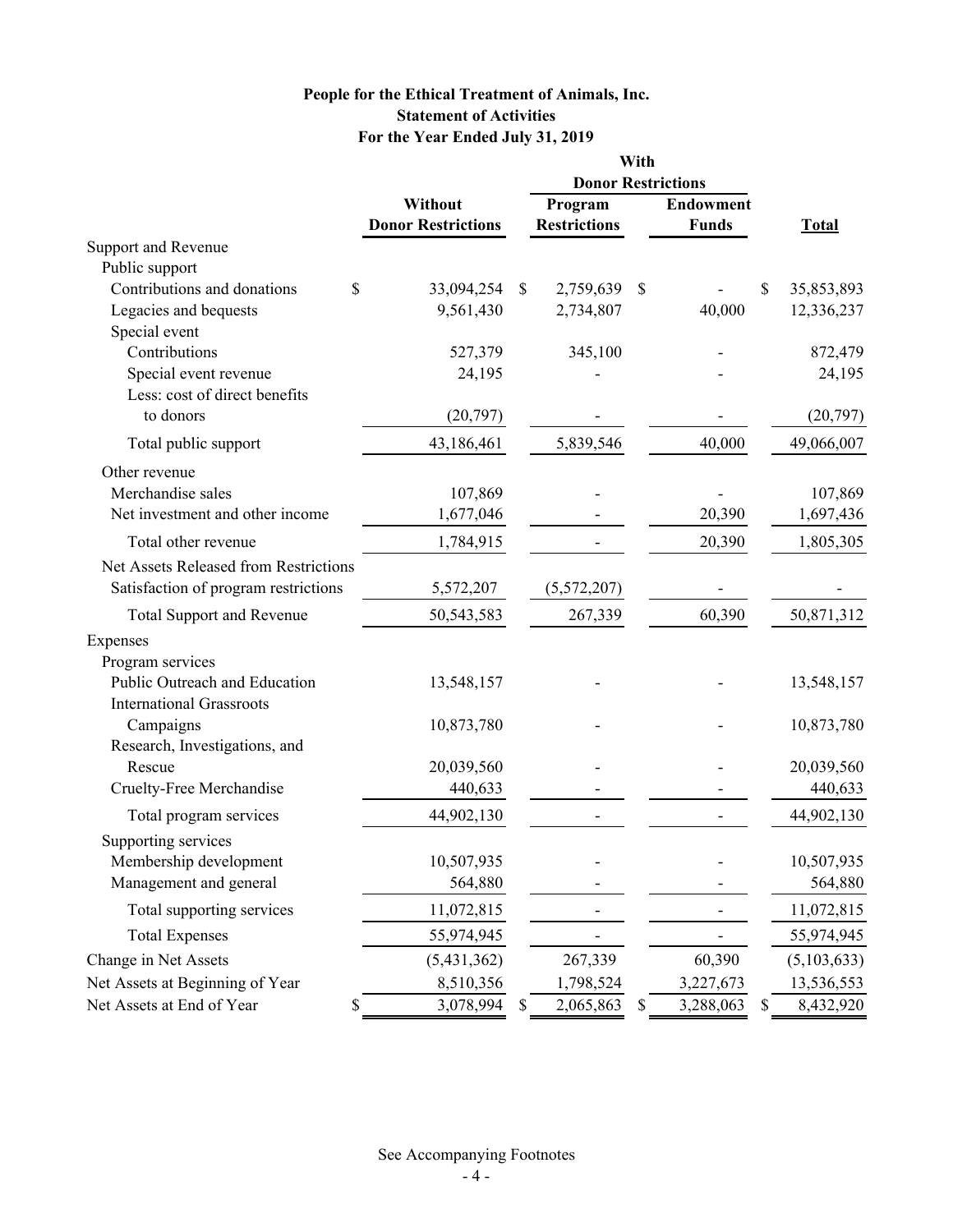#### **People for the Ethical Treatment of Animals, Inc. Statement of Functional Expenses For the Year Ended July 31, 2019**

|                                                                                                                          |     | <b>Program Services</b>                                  |               |                                                        |               |                                                  |                                    | <b>Supporting Services</b> |                    |                                  |  |                           |  |                                                             |                                 |
|--------------------------------------------------------------------------------------------------------------------------|-----|----------------------------------------------------------|---------------|--------------------------------------------------------|---------------|--------------------------------------------------|------------------------------------|----------------------------|--------------------|----------------------------------|--|---------------------------|--|-------------------------------------------------------------|---------------------------------|
|                                                                                                                          |     | <b>Public</b><br><b>Outreach and</b><br><b>Education</b> |               | <b>International</b><br><b>Grassroots</b><br>Campaigns |               | Research,<br><b>Investigations</b><br>and Rescue | <b>Cruelty-Free</b><br>Merchandise | <b>Total</b>               |                    | Membership<br><b>Development</b> |  | Management<br>and General |  | <b>Cost of Direct</b><br><b>Benefit to</b><br><b>Donors</b> | <b>Total</b><br><b>Expenses</b> |
| Professional services<br>and consultants                                                                                 | \$  | 5,267,956 \$                                             |               | 1,669,395 \$                                           |               | 7,715,276 \$                                     | 172,735<br>-S                      | 14,825,362 \$              |                    | 4,759,309 \$                     |  | 310,805 \$                |  |                                                             | 19,895,476                      |
| Media and press support                                                                                                  |     | 1,958,290                                                |               | 182,970                                                |               | 86,974                                           | 61                                 | 2,228,295                  |                    | 391,750                          |  | 39,522                    |  |                                                             | 2,659,567                       |
| Salaries and related<br>expenses                                                                                         |     | 2,446,558                                                |               | 3,360,963                                              |               | 6,625,906                                        | 21,298                             | 12,454,725                 |                    | 20,311                           |  | 20,315                    |  |                                                             | 12,495,351                      |
| <b>Education</b> and<br>promotional costs                                                                                |     | 1,271,052                                                |               | 1,360,799                                              |               | 1,561,490                                        | 4,952                              | 4,198,293                  |                    | 3,576,917                        |  | 183,617                   |  |                                                             | 7,958,827                       |
| Donations to charitable<br>organizations                                                                                 |     |                                                          |               | 2,084,196                                              |               | 721,995                                          |                                    | 2,806,191                  |                    |                                  |  |                           |  |                                                             | 2,806,191                       |
| General operating expenses                                                                                               |     | 966,888                                                  |               | 447,971                                                |               | 1,236,656                                        | 28,855                             | 2,680,370                  |                    | 806,041                          |  | 7,208                     |  |                                                             | 3,493,619                       |
| Rent and other building<br>expenses                                                                                      |     | 492,280                                                  |               | 456,860                                                |               | 512,844                                          | 62,113                             | 1,524,097                  |                    | 42,453                           |  |                           |  |                                                             | 1,566,550                       |
| Travel and transportation                                                                                                |     | 214,061                                                  |               | 314,935                                                |               | 443,207                                          | 75                                 | 972,278                    |                    | 66,771                           |  | 2,466                     |  |                                                             | 1,041,515                       |
| Postage                                                                                                                  |     | 863,611                                                  |               | 889,458                                                |               | 1,024,095                                        | 86,118                             | 2,863,282                  |                    | 643,328                          |  | 311                       |  | $\overline{a}$                                              | 3,506,921                       |
| Special events expenses                                                                                                  |     | 229                                                      |               | 2,997                                                  |               | 3,010                                            |                                    | 6,236                      |                    | 174,888                          |  |                           |  |                                                             | 181,124                         |
| Cost of direct benefits to donors                                                                                        |     |                                                          |               |                                                        |               |                                                  |                                    |                            |                    |                                  |  |                           |  | 20,797                                                      | 20,797                          |
| Cost of goods sold                                                                                                       |     |                                                          |               |                                                        |               |                                                  | 60,186                             | 60,186                     |                    |                                  |  |                           |  |                                                             | 60,186                          |
| Telephone and misc.<br>office expenses                                                                                   |     | 67,232                                                   |               | 103,236                                                |               | 108,107                                          | 4,240                              | 282,815                    |                    | 26,167                           |  | 636                       |  |                                                             | 309,618                         |
| Total expenses                                                                                                           | \$. | 13,548,157                                               | $\mathcal{S}$ | 10,873,780                                             | $\mathcal{S}$ | 20,039,560 \$                                    | 440,633<br>$\mathbf{\$}$           | 44,902,130                 | $\mathbf{\hat{s}}$ | 10,507,935 \$                    |  | 564,880 \$                |  | 20,797<br>$\mathbf{s}$                                      | 55,995,742                      |
| Less expenses included<br>with support and revenue<br>on statement of activities<br>Cost of direct<br>benefits to donors |     |                                                          |               |                                                        |               |                                                  |                                    |                            |                    |                                  |  |                           |  | (20, 797)                                                   | (20,797)                        |
| Total expenses included in<br>the expense section of the<br>statement of activities                                      | \$  | 13,548,157 \$                                            |               | 10,873,780 \$                                          |               | 20,039,560 \$                                    | 440,633 \$                         | 44,902,130 \$              |                    | 10,507,935 \$                    |  | 564,880 \$                |  | S                                                           | 55,974,945                      |
|                                                                                                                          |     |                                                          |               |                                                        |               |                                                  |                                    |                            |                    |                                  |  |                           |  |                                                             |                                 |
| Percent of total expenses                                                                                                |     | 24.20%                                                   |               | 19.43%                                                 |               | 35.80%                                           | 0.79%                              | 80.22%                     |                    | 18.77%                           |  | 1.01%                     |  | $0.00\%$                                                    | 100.00%                         |

See Accompanying Footnotes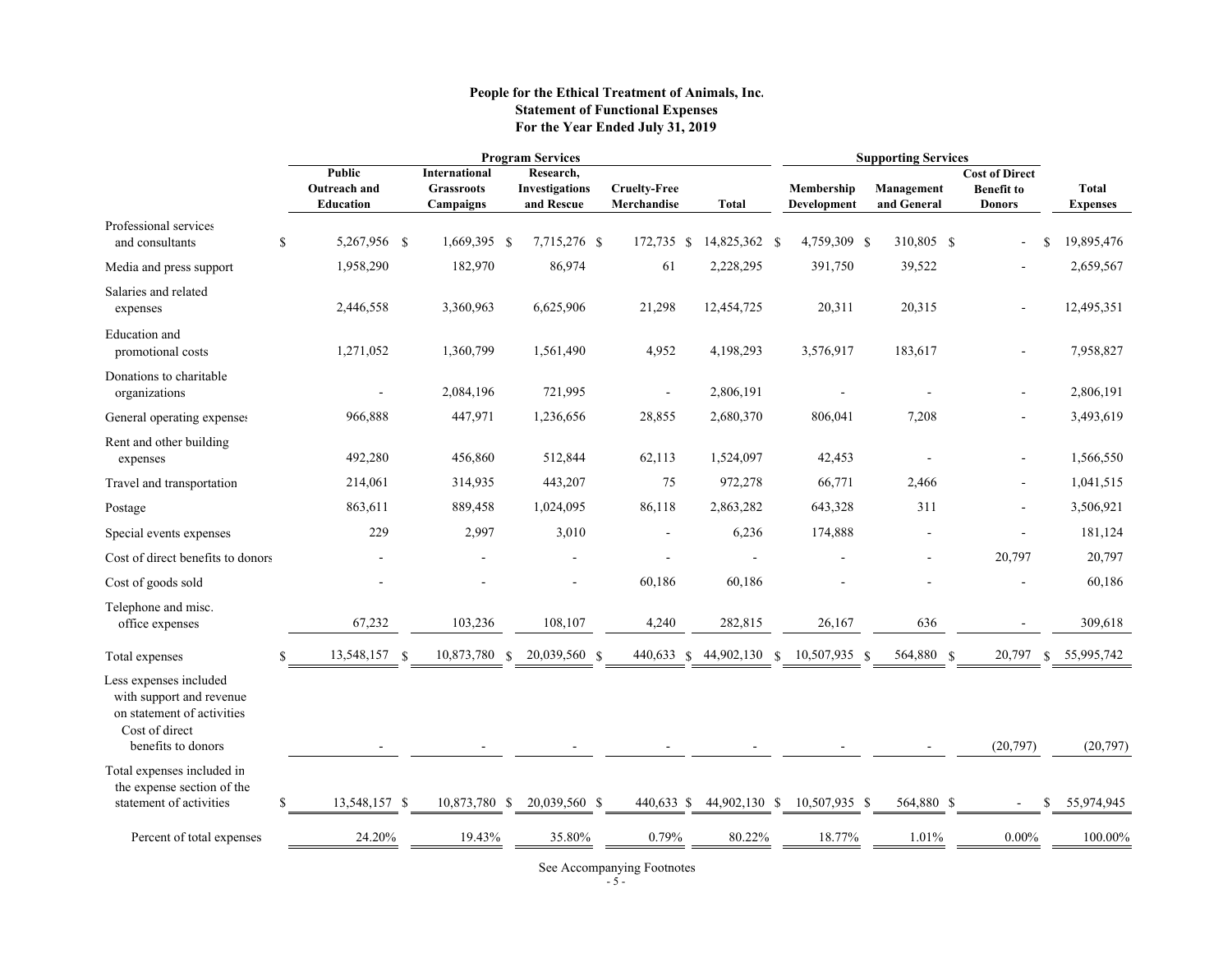## **People for the Ethical Treatment of Animals, Inc. Statement of Cash Flows For the Year Ended July 31, 2019**

| Cash Flows From Operating Activities:                                  |                   |
|------------------------------------------------------------------------|-------------------|
| Change in net assets                                                   | \$<br>(5,103,633) |
| Adjustments to reconcile change in net assets to net                   |                   |
| cash used in operating activities:                                     |                   |
| Property and equipment depreciation and amortization                   | 483,874           |
| Prepaid hosting arrangements amortization                              | 171,294           |
| Loss on disposal of property and equipment                             | 159,440           |
| Premium on bonds                                                       | (9, 771)          |
| Accrued interest payable                                               | 3,872             |
| Non-cash donations                                                     | (2,554,555)       |
| Net realized and unrealized gains and losses in operating investments  | (204, 127)        |
| Net realized and unrealized gains and losses in endowment investments  | (29, 410)         |
| Net change in deferred rent liability                                  | (53,900)          |
| Net realized and unrealized gains and losses on property held for sale | (159, 725)        |
| Contributions restricted to endowment                                  | (40,000)          |
| Cash receipts of contributed financial assets                          | 2,541,527         |
| Gain from annuity contracts                                            | (4,045)           |
| Change in assets and liabilities:                                      |                   |
| Increase in legacies receivable                                        | (156, 935)        |
| Decrease in other receivables                                          | 18,669            |
| Decrease in inventory                                                  | 52,848            |
| Increase in prepaid expenses                                           | (139, 678)        |
| Increase in deposits and other assets                                  | (7, 749)          |
| Increase in related party payable                                      | 662,279           |
| Increase in accounts payable                                           | 463,596           |
| Increase in accrued expenses                                           | 73,595            |
| Net Cash Used In Operating Activities                                  | (3,832,534)       |
| Cash Flows From Investing Activities:                                  |                   |
| Reinvestment of matured securities and purchases of investments        | (13, 949, 197)    |
| Maturities and proceeds from sales of investments                      | 16,864,882        |
| Purchase of prepaid hosting arrangement                                | (91,074)          |
| Sale of property and equipment                                         | 14,234            |
| Purchase of property and equipment                                     | (450,251)         |
| Proceeds from sale of property held for sale                           | 14,466            |
| Net Cash Provided By Investing Activities                              | 2,403,060         |
| Cash Flows From Financing Activities:                                  |                   |
| Proceeds from annuity contracts                                        | 679,914           |
| Collection of contributions restricted to endowment                    | 40,000            |
| Principal payments on annuity contracts                                | (195, 917)        |
| Net Cash Provided By Financing Activities                              | 523,997           |
| Net Decrease in Cash                                                   | (905, 477)        |
| Cash at Beginning of Year                                              | 1,747,236         |
| Cash at End of Year                                                    | \$<br>841,759     |

## See Accompanying Footnotes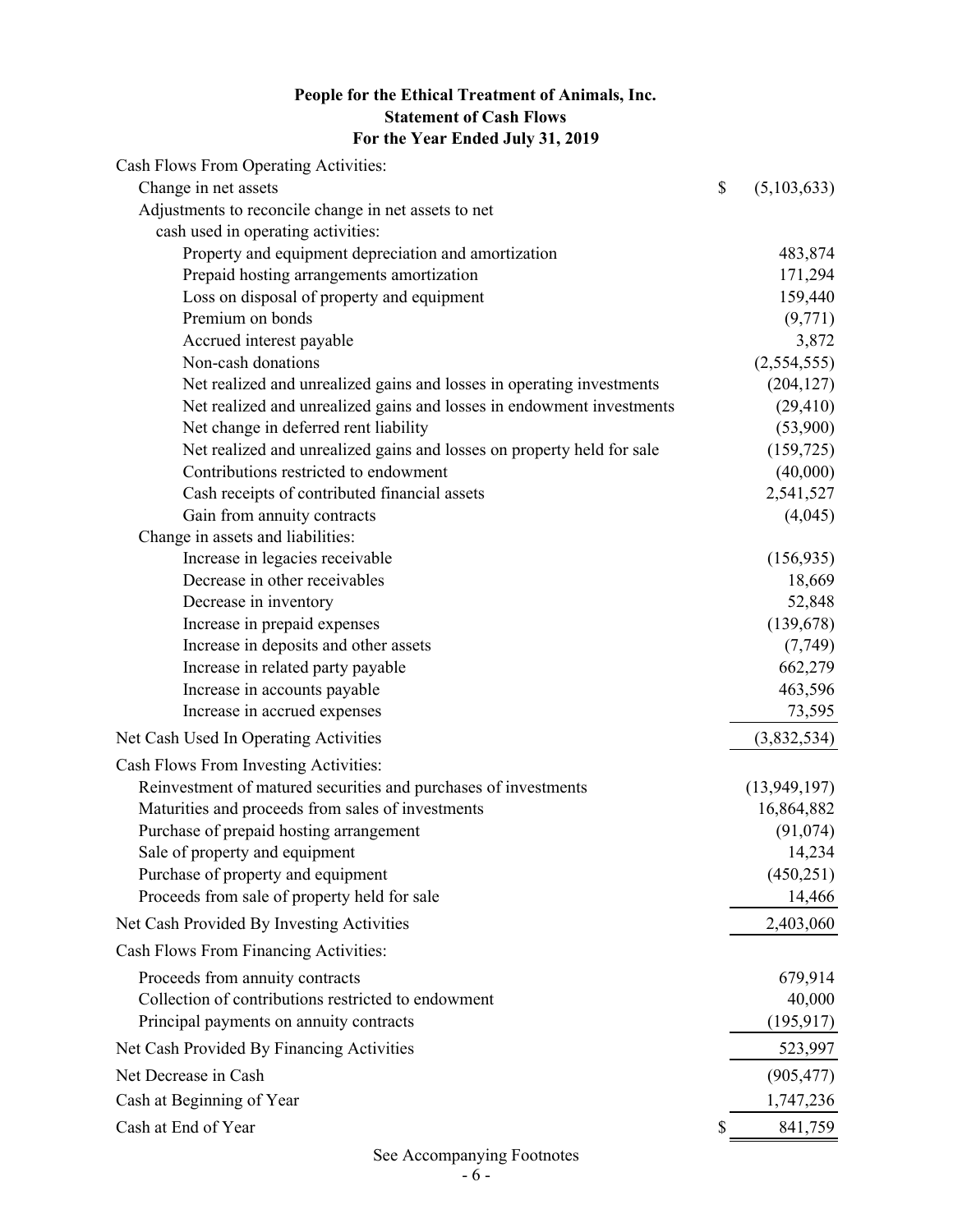#### Note 1: Organization

People for the Ethical Treatment of Animals, Inc. ("PETA" or "the organization"), a nonprofit organization formed in 1980, disseminates information about animal abuse, animal protection, and related subjects to the public and encourages people to make compassionate choices. PETA is a charity exempt from income tax under section  $501(c)(3)$ of the Internal Revenue Code and is classified as other than a private foundation.

The following is a sample of various programs conducted by PETA.

## Public Outreach and Information

PETA conducts informational campaigns and provides children, high school and college students, and educators with materials. PETA publishes factsheets, booklets, fliers, posters, and a magazine called PETA Global for the public and their supporters. PETA's campaigns—which reach millions of people and receive extensive media coverage involve renowned celebrities, interactive social networking, website features, blog posts, and public service announcements (PSAs), which are typically placed for free in high exposure outlets.

In fiscal year 2019, PETA secured free advertising space worth \$680,858 and logged more than 4,200 interactions with the media, including radio, TV, and print interviews. PETA's websites received more than 91 million page-views, their social media posts received over 2 billion impressions, and videos were viewed over 498 million times.

Total expenses incurred in this program were \$13,548,157.

#### International Grassroots Campaigns

PETA organizes campaigns to inform the public about the abuse and killing of animals in the experimentation, food, clothing, and entertainment industries, among other instances in which they're treated cruelly. In 2019, PETA organized and led more than 3,400 demonstrations and sent out millions of letters through PETA's online advocacy campaigns to urge companies and individuals to make changes that benefit animals.

TeachKind, PETA's humane education division, partnered with a school district in rural Mississippi to train teachers in humane education and help them implement their "Share the World" program in classrooms to foster empathy for all sentient beings.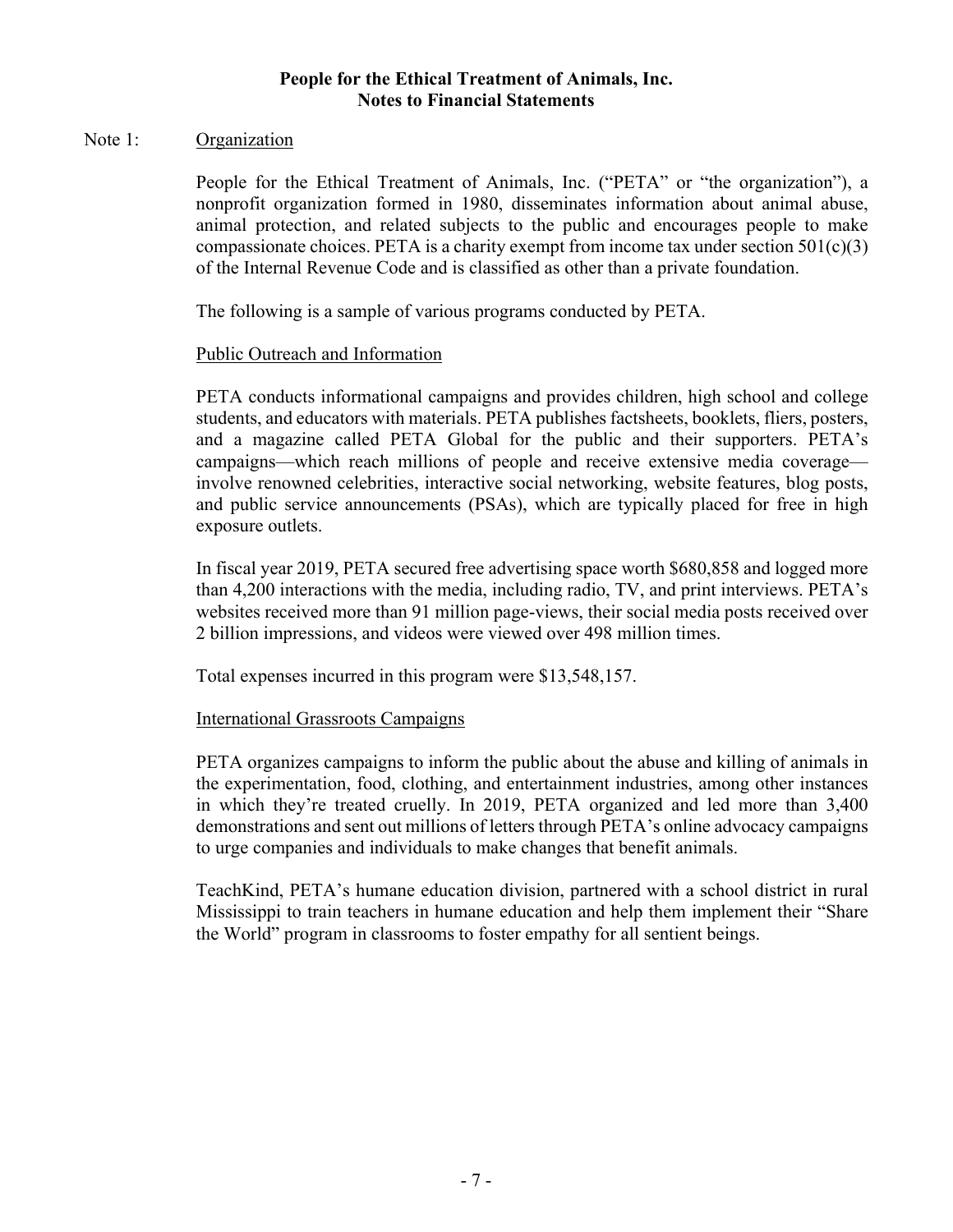#### Note 1: Organization (continued)

PETA's youth division, PETA Future, gave vegan demonstrations to over 1,000 students and toured elementary schools with Carly the life-size- animatronic cow to teach more than 13,000 children how cows suffer in the dairy industry and distribute free vegan ice cream. PETA Future also worked with middle school and high school student clubs throughout the nation to hold tabling events on issues including shopping cruelty-free, dissectionchoice policies, and getting more vegan options in school cafeterias. As part of the High School Nation tour, PETA Future brought their "Compassion Is Magical" message to high school football fields across the U.S. and distributed over 100,000 copies of their "Guide to Going Vegan," lots of vegan food samples, and other pro-animal materials.

PETA Future's Campus Rep network—the largest student leadership program of any animal protection organization—helped students take nearly 1,400 actions for animals at more than 100 colleges. For example, the reps screened animal rights films, protested outside campus laboratories, campaigned to end SeaWorld ticket sales, and hosted vegan food and drink giveaways.

## *Animals in the Experimentation Industry*

After hearing from PETA and their international affiliates, pharmaceutical giants Boehringer Ingelheim, Roche Pharmaceuticals, Johnson & Johnson, AbbVie Inc., and Dutch ingredient manufacturer DSM Nutritional Products ended their use of the cruel forced swim test, in which small animals are dropped into inescapable beakers of water and must frantically swim to keep from drowning.

PETA persuaded dozens of food and drink companies to stop all tests on animals not required by law—many of which involved harmful and deadly procedures—and/or implement policies against funding or conducting such tests. Some of these companies include The Hershey Company, Lindt & Sprüngli, the Kellogg Company, McCain Foods, the Campbell Soup Company, Nissin Foods Holdings Co. (the owner of Top Ramen), Suntory Holdings (whose brands include Jim Beam, Maker's Mark, Cruzan Rum, and Hornitos Tequila), Kirin Holdings Co., and the Molson Coors Brewing Company.

Two major personal-care brands joined PETA's Beauty Without Bunnies list of crueltyfree companies after years of working with us: Procter & Gamble's iconic Herbal Essences brand and Dove—one of the most widely available personal-care product brands in the world.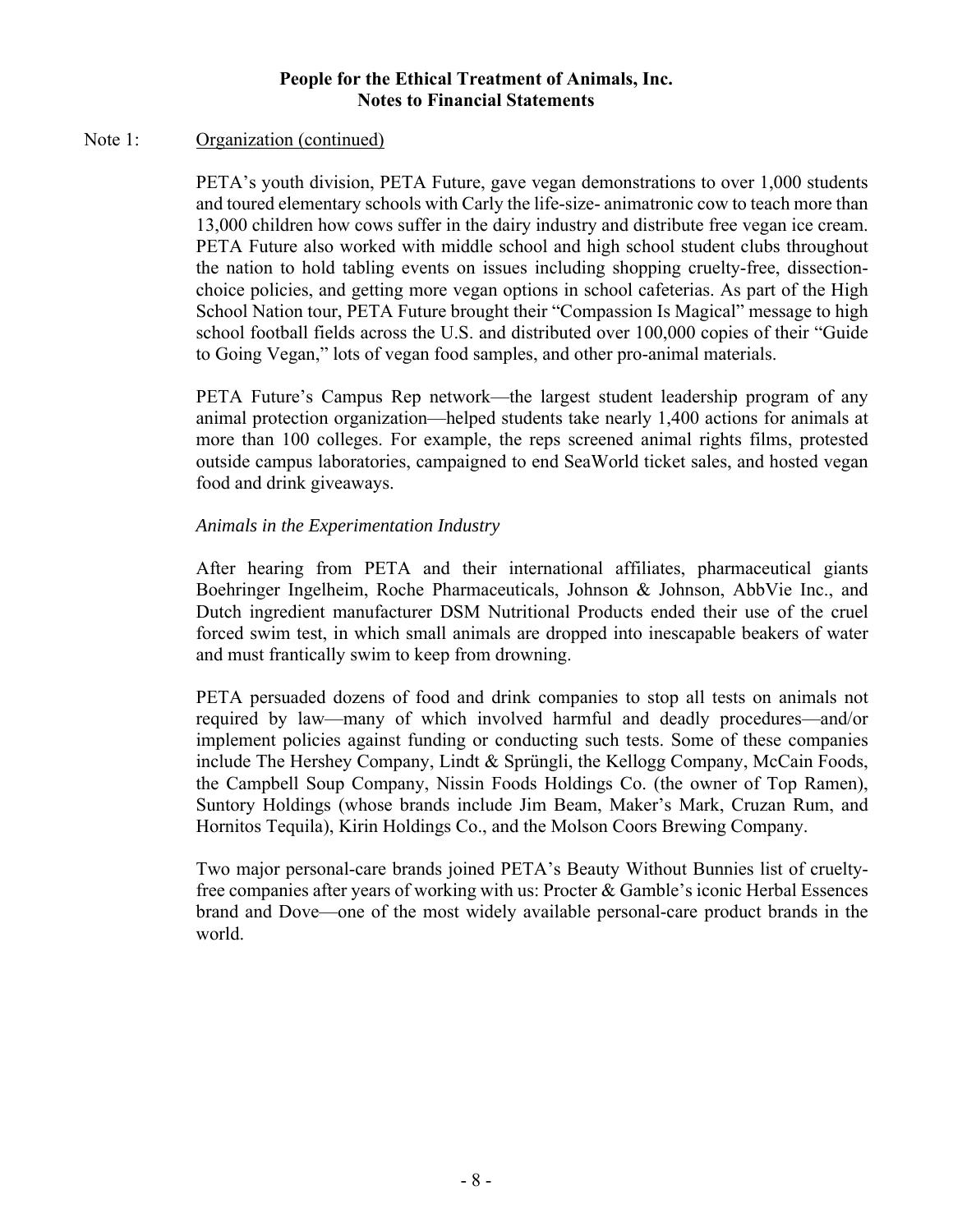#### Note 1: Organization (continued)

Following talks with PETA, Cincinnati Children's Hospital Medical Center will no longer use animals during its annual Pediatric Flexible Bronchoscopy Postgraduate Course. This will prevent cables from being inserted into the throats and lungs of hundreds of live cats, many of whom would suffer from possibly painful and serious complications, including respiratory distress and cardiac arrest.

Following a two-year PETA campaign to end Texas A&M University's cruel canine muscular dystrophy experiments, the school stopped breeding golden retrievers and other dogs to develop the deadly disease. PETA's determined efforts included numerous bold protests, three lawsuits, a complaint to the Texas attorney general, mobile billboards and advertisements, TV commercials, successful student petitions, a bulk delivery of more than 40,000 postcards from PETA supporters, media coverage in major outlets, and support from more than 500 physicians, scientific experts, and celebrities, including Paul McCartney.

For the first time, PETA tabled at Beautycon—the massive beauty and lifestyle convention—in both New York City and Los Angeles. More than 5,200 attendees signed up to receive text messages from PETA and pledged to shop cruelty-free.

## *Animals in the Food Industry*

To promote vegan eating, PETA held many creative demonstrations and placed billboards across the country—including in states where millions of animals used for food died in the flooding caused by Hurricane Florence; an "I'm ME, Not MEAT" lobster ad in advance of the Maine Lobster Festival; and billboards in memory of the thousands of cows, pigs, chickens, and lobsters who were injured or killed in transport truck crashes.

For Thanksgiving, PETA arranged a donation of 100 Tofurky roasts for the Los Angeles Dodgers to distribute to families in need, coordinated the rescue of 16 turkeys from a slaughterhouse, and donated hundreds of pounds of vegan foods to a charity after thousands of people took their vegan "persuasion pledge."

For National Burger Month (May) and National Hot Dog Month (July), PETA ranked the top 10 vegan burgers and the top 10 vegan hot dogs, respectively, from restaurants around the country.

After PETA alerted law enforcement in Nevada City, California, to a planned illegal foie gras dinner event, it was canceled. And thanks to PETA's pushing, Shake Shack canceled plans to serve foie gras at a special one-day event at one of its locations.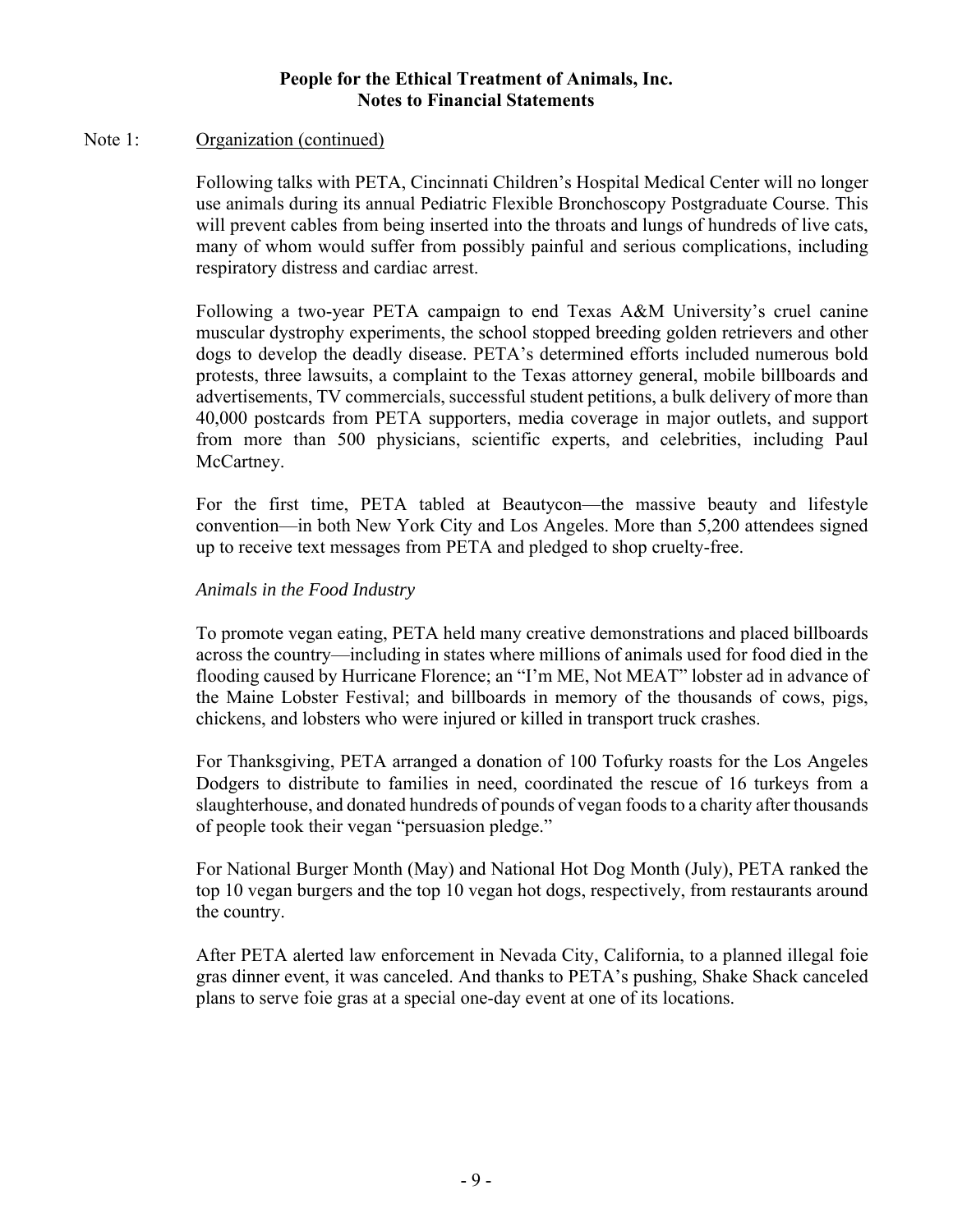#### Note 1: Organization (continued)

Following talks and urging from PETA, Chobani added vegan yogurts, Carl's Jr. and Del Taco added Beyond Meat products to their menus nationwide, and Baskin-Robbins released its first vegan ice cream flavors.

*Animals in the Clothing Industry* 

Following a strong, months-long push by PETA that included their attendance at multiple committee meetings, the Los Angeles City Council voted to ban the manufacture and sale of fur citywide.

PETA also strongly supported New York City's proposed ban on selling fur—with op-eds by Anjelica Huston and Tim Gunn, support from Morrissey, demonstrations of steel-jaw traps, and more.

A bill that would have blocked California's scheduled ban on importing and selling crocodile and alligator skins after January 1, 2020, failed, following work by PETA.

After years of PETA pressure, numerous designers and brands banned fur, including Prada, Burberry (which also banned angora), Diane von Furstenberg (which also banned angora and exotic skins), Chanel (which also banned exotic skins), Coach, and Jean Paul Gaultier (who admitted that the ways in which animals are killed for their fur are "deplorable").

In light of their groundbreaking mohair exposé, more than 330 brands worldwide including Restoration Hardware, Williams Sonoma, Brooks Brothers, and Ralph Lauren have banned the material.

Multiple companies banned badger hair following PETA's video exposé of China's badger-brush industry, including Procter & Gamble's the Art of Shaving line, The New York Shaving Company, Beau Brummell, and Caswell-Massey.

In response to their question at Tesla's annual meeting, CEO Elon Musk confirmed that the company will replace the animal leather that it currently uses for the steering wheels of its Model 3 with vegan material—and that its Model Y will be fully vegan.

In other victories for PETA's fashion campaign, Victoria Beckham and Ahold Delhaize pledged to stop using exotic skins, H&M banned "conventional" cashmere (the only kind it sells) following a meeting with PETA, and after PETA informed Avocado Green Mattress about shocking, systemic cruelty in the wool industry, the company added a vegan mattress to its previously all-wool line.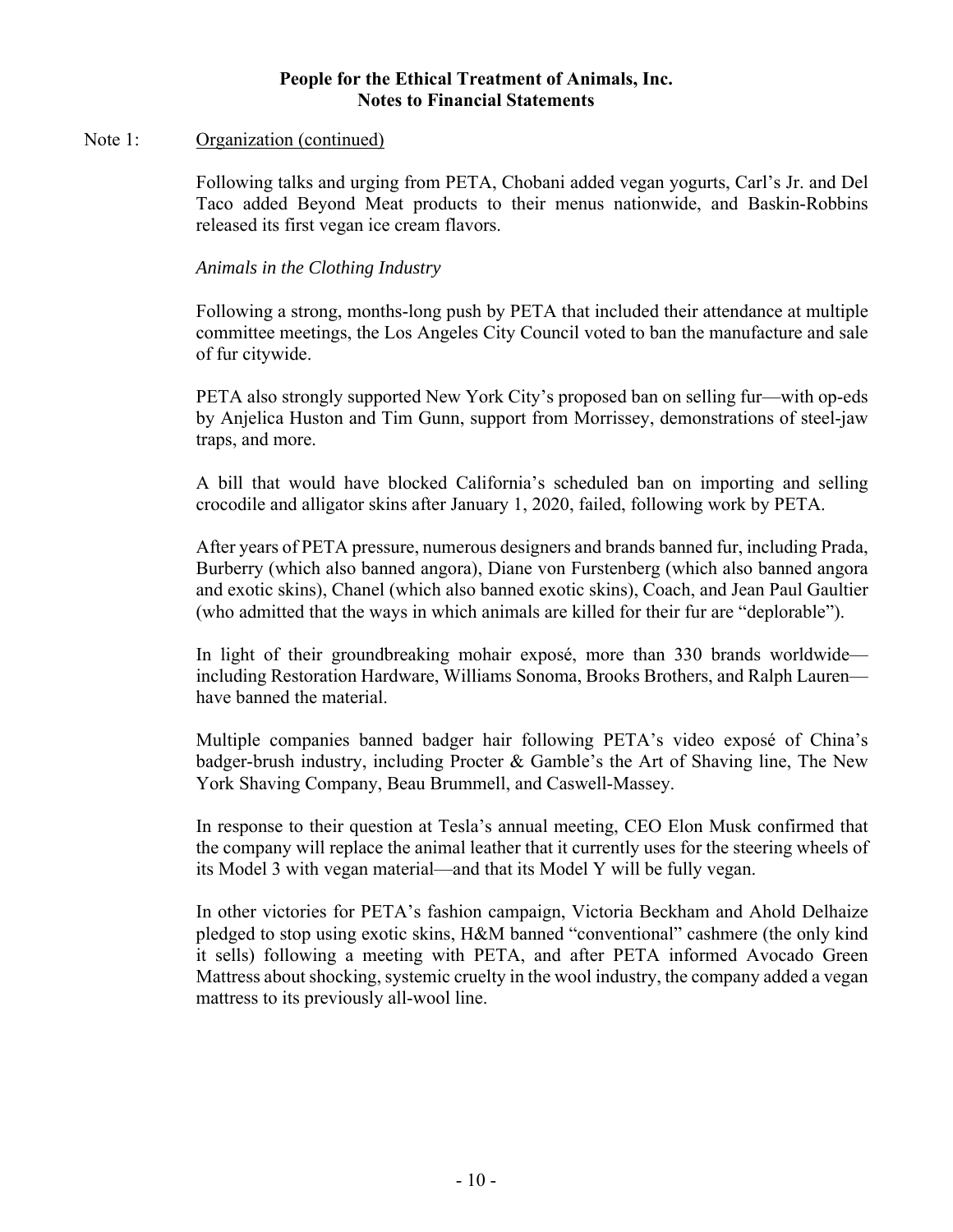#### Note 1: Organization (continued)

PETA kept the pressure on Canada Goose to stop using fur and down feathers with dozens of protests throughout North America, including a fur crawl, die-ins, and other creative visuals. PETA placed an enormous wallscape billboard near Canada Goose's flagship store in Chicago, released Bill Maher's "New Rules" video slamming the company for using fur and down feathers, and organized media coverage of the Canada Goose virtual annual meeting—during which model and actor Ireland Basinger-Baldwin demanded to know why the company continues to use coyote fur and down feathers despite knowing how animals suffer for them.

PETA's multifaceted campaign urging Forever 21 to ban wool included protests at chain locations around the world, op-eds printed in multiple newspapers, and over 60 compelling ads on billboards, buses, and taxis across the U.S., including a "Wool: The Naked Truth" billboard starring supermodel and actor Joanna Krupa in Times Square near New York City's largest Forever 21 store.

PETA collaborated with menswear designer Stephen F on a vegan, eco-friendly men's collection, and the education director at the Council of Fashion Designers of America asked PETA to speak at its annual Fashion Education Summit, which drew 100 fashion professors from top schools across the country.

## *Animals in the Entertainment Industry*

To stop animal circuses from performing, PETA worked with numerous venues, including South Carolina's Greenville Convention Center (which banned the notoriously cruel Garden Bros. Circus and all other shows that use animals), Connecticut's Danbury Ice Arena (which won't host Garden Bros. or any other circus unless it performs without animals), and the Antelope Valley Fair in California (which skipped its scheduled Garden Bros. shows).

The Los Angeles County Fair left wild and exotic mammals out of this year's event after PETA informed its organizers about the cruelty inherent in traveling animal exhibits and about public opposition to the exploitation of animals for entertainment. At their urging, the Melha Shrine in Springfield, Massachusetts, dropped its circus altogether. And following years of PETA protests and thousands of e-mails from their supporters, Pittsburgh's Syria Shrine ended its annual circus.

After more than a decade of persistence by PETA on behalf of Nosey—a severely arthritic elephant who was hauled around the country and forced to give rides—New Jersey became the first state to ban traveling wild-animal acts, with the passage of Nosey's Law.

After nearly 20,000 PETA members and supporters contacted Journeys International within a matter of hours, the company removed all abusive elephant camps from its tours.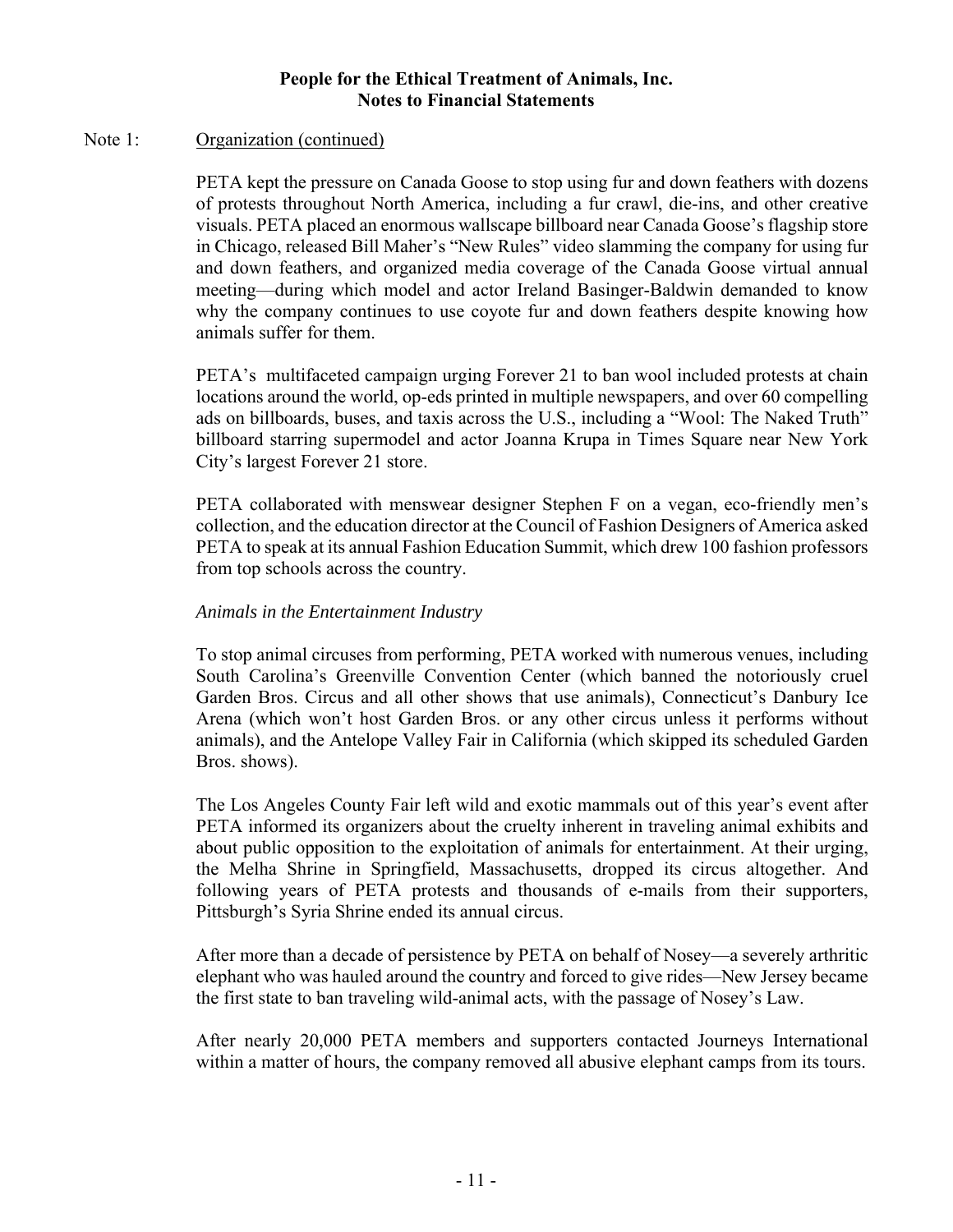#### Note 1: Organization (continued)

Following PETA's still-pending lawsuit against an Indiana roadside zoo called Wildlife in Need over its abuse of big cats, PETA sued the facility's veterinarian, Dr. Rick Pelphrey, for mutilating big cats by declawing them. PETA secured a first-of-its-kind consent judgment stating that declawing endangered or threatened cats without medical necessity violates the Endangered Species Act.

As a result of PETA's urging, performances by a captive capuchin monkey named Django were canceled at three venues: the "Dickens of a Christmas" event in Chestertown, Maryland; the senior-living community Juniper Village at Mount Joy in Pennsylvania; and Pennsylvania's Mount Gretna Outdoor Art Show, where the monkey act had appeared for the last 20 years.

After hearing from PETA and their supporters, numerous companies cut ties with SeaWorld. Sunwing Airlines and AAA Northeast stopped selling SeaWorld tickets, WestJet removed all references to the park from its website and promotional materials, and U.K. travel giant Virgin Holidays will no longer sell tickets to SeaWorld or any other park that keeps whales and dolphins in captivity.

Pamela Anderson posed in a tub for a PETA ad with the words "Could You Live in a Bathtub for Decades?" and Alec Baldwin signed their question for SeaWorld's annual meeting asking when the park would stop using dolphins as surfboards.

As part of their campaign to prevent SeaQuest from opening a location on Long Island in New York, area native Alec Baldwin also sent a letter urging officials to block the aquarium's application. Following seven months of their spirited protests, appeals to town officials, and testimonies at town board meetings, SeaQuest chose to withdraw its application rather than disclosing its long list of legal issues.

PETA protested at the start of the 2019 Iditarod dogsled race in Alaska and targeted Iditarod sponsor Chrysler at auto shows across the country, where their "dogs" smashed a Chrysler car in protest of the company's refusal to cut ties with the cruel and deadly race. The Coca-Cola Company ended its sponsorship of the Iditarod after months of pressure from PETA, including protests outside Coke's headquarters and at its annual meeting as well as e-mails from more than 205,000 of PETA members and supporters. And after hearing from PETA, Vancouver's CruiseExperts Travel removed all dogsledding excursions from its offerings.

#### *Other Cruelty to Animals*

To urge Petco to end sales of betta fish, PETA launched a campaign including protests outside dozens of Petco stores, multiple billboards, an op-ed by prominent ethologist Dr. Jonathan Balcombe, and PSAs (one starring comedy legend Fred Willard). Their petitions calling on the company to stop selling betta fish have received nearly 200,000 signatures.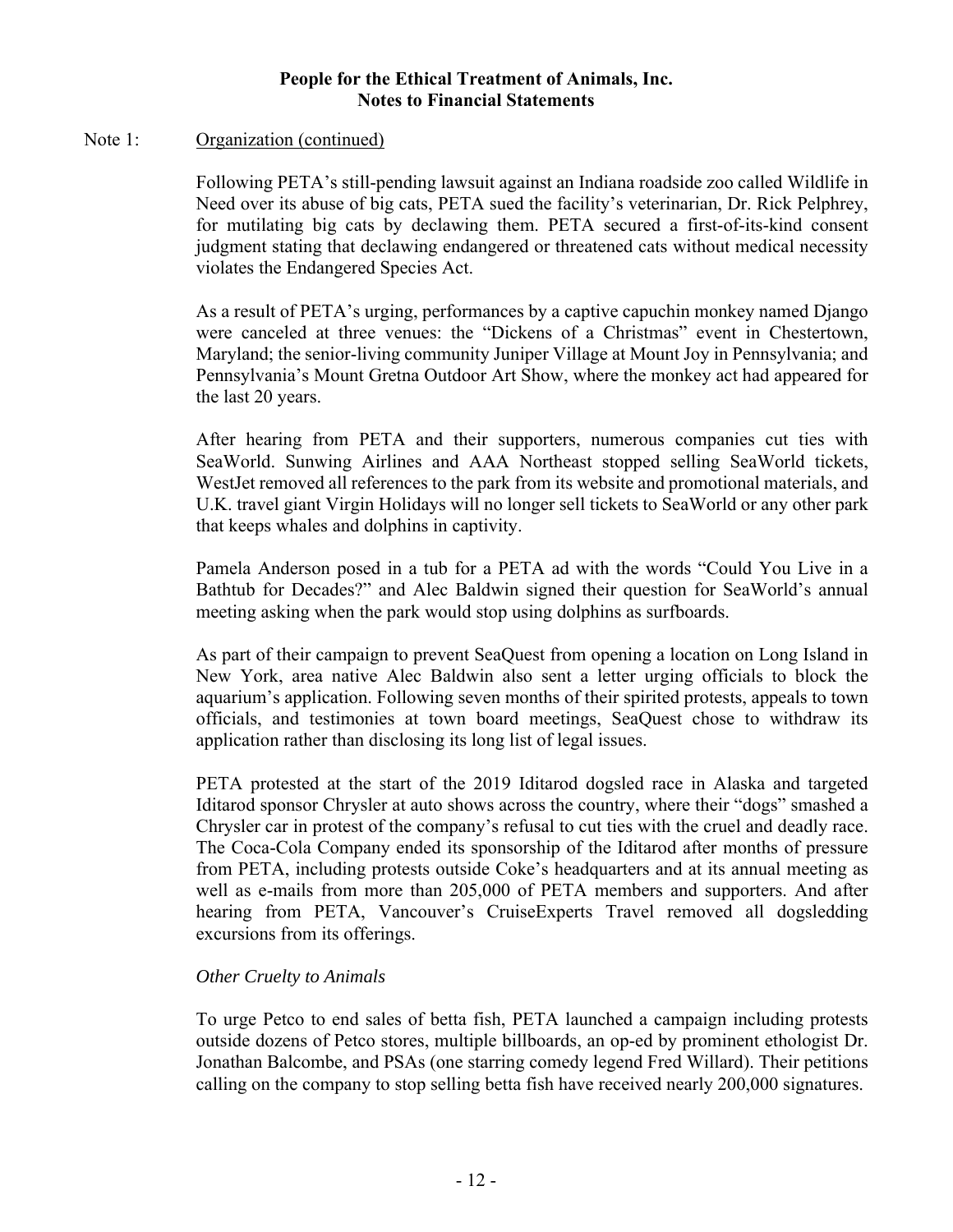#### Note 1: Organization (continued)

Hours after PETA informed it of the anguish and pain that glue traps cause small animals, Publishers Clearing House banned the devices and has promised not to sell them again. PETA also persuaded numerous other businesses—including Buy-Low Foods, FIELDS, Giant Tiger, Rossy, Save-On-Foods, and Urban Fare—to ban glue traps.

PETA launched their #EndSpeciesism campaign with thought-provoking "dog BBQ" demonstrations and billboards across the nation.

Total expenses incurred in this program were \$10,873,780.

#### Research, Investigations, and Rescues

Receiving hundreds of complaints related to animal abuse and neglect each week, PETA works to rescue abused, neglected, and at-risk animals and to organize care for them. PETA also investigates cruelty cases, conducts investigations, gathers evidence of legal violations, and takes actions to ensure the enforcement of laws and regulations.

## *Animals in the Experimentation Industry*

Through the Freedom of Information Act, PETA obtained and released video footage revealing cruel and scientifically worthless psychological tests conducted on mice at the National Institute of Mental Health (NIMH). These include the widely discredited forced swim test, the tail suspension test (in which mice are hung upside down by their tails), the foot shock test (in which mice or rats are locked inside a chamber with an electrified grid floor and shocked), and the social defeat test (in which animals are put in a situation that compels one to attack another repeatedly). PETA wrote to NIMH Director Joshua Gordon demanding that the institute stop conducting and funding these tests and redirect funds to superior, non-animal research methods that benefit humans.

Washington University in St. Louis is under investigation after a whistleblower informed PETA of alleged neglect, incompetence, and indifference toward animals in the school's laboratories, including instances in which an experimenter played on his phone as a dog who'd been used in an experimental surgery howled in pain and mice were left to drown or die of hypothermia as their faulty and leaky water bottles flooded their cages. PETA filed formal complaints calling on the Centers for Disease Control and Prevention and the National Institutes of Health's Office of Laboratory Animal Welfare to investigate.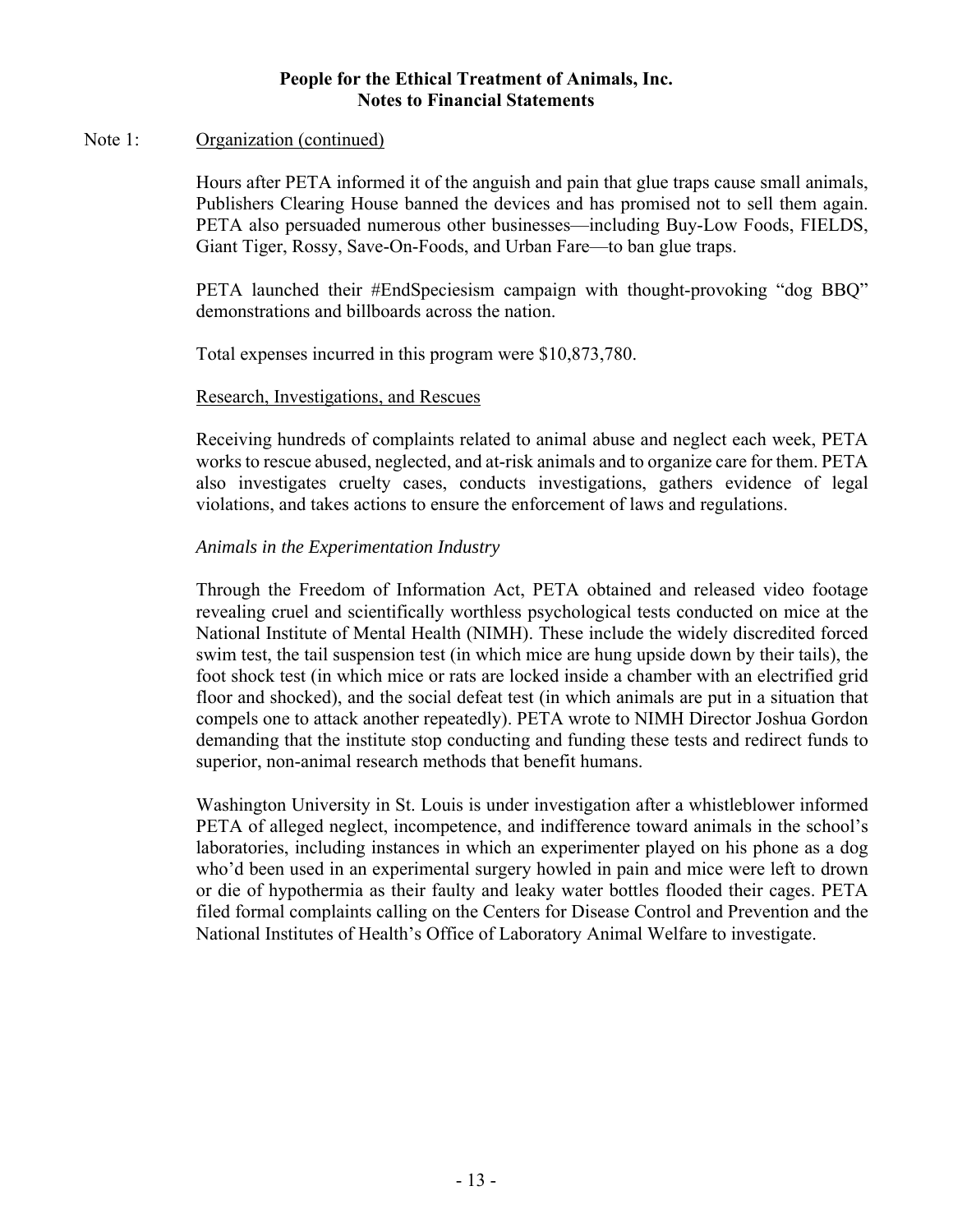#### Note 1: Organization (continued)

After years of pushing from PETA, the Chinese government has approved two more nonanimal methods for testing cosmetics products in China: the direct peptide reaction assay for skin sensitization and the short time exposure assay for eye irritation. These methods will spare countless animals the agony of substances being applied to their eyes and rubbed onto their skin. This major progress is thanks to the groundbreaking work of the expert scientists and regulatory specialists at the Institute for In Vitro Sciences (IIVS), to whom PETA gave initial funding to provide Chinese scientists and officials with training and educational opportunities in using modern, non-animal methods.

In a push for transparency about experiments on animals, PETA filed a lawsuit against the University of Massachusetts–Amherst after it refused to release video records of experiments on monkeys despite being instructed to do so by the state. The school settled, agreeing to provide PETA with all of its videos of primate experiments from a 17-year study examining why and how monkeys confined to laboratory cages engage in selfmutilation. Texas A&M University also agreed to settle two PETA lawsuits by turning over public records about the care and treatment of dogs used in cruel muscular dystrophy experiments as well as information about the status of the laboratory.

The PETA International Science Consortium Ltd. (the "Science Consortium"), of which PETA is a member, co-organized a workshop at which government and industry researchers brainstormed the best way to replace the use of rabbits and horseshoe crabs in painful tests for fever-causing contaminants. The Science Consortium also sponsored and presented information at a workshop to replace the killing of an estimated 50,000 to 70,000 mice each year in rabies vaccine tests.

The Science Consortium presented several Early-Career Scientist awards to innovative young researchers advancing non-animal approaches. These include one to a toxicologist developing a 3-dimensional model of the human liver to replace the use of rats in livertoxicity testing, one to a researcher from Argentina to attend a prestigious toxicology workshop where she received training to help her establish the first laboratory in her country dedicated to promoting non-animal tests, and one to a Ph.D. student from the NOVA University of Lisbon to attend the European Commission's Joint Research Centre's summer school program on non-animal tests.

Teaming up with biotech company Epithelix, the Science Consortium awarded innovative researchers with \$10,000 worth of free 3-dimensional models of the human respiratory tract. These models, which are made from human cells, can be used to test cosmetics, pharmaceuticals, industrial chemicals, pesticides, and household products without using animals.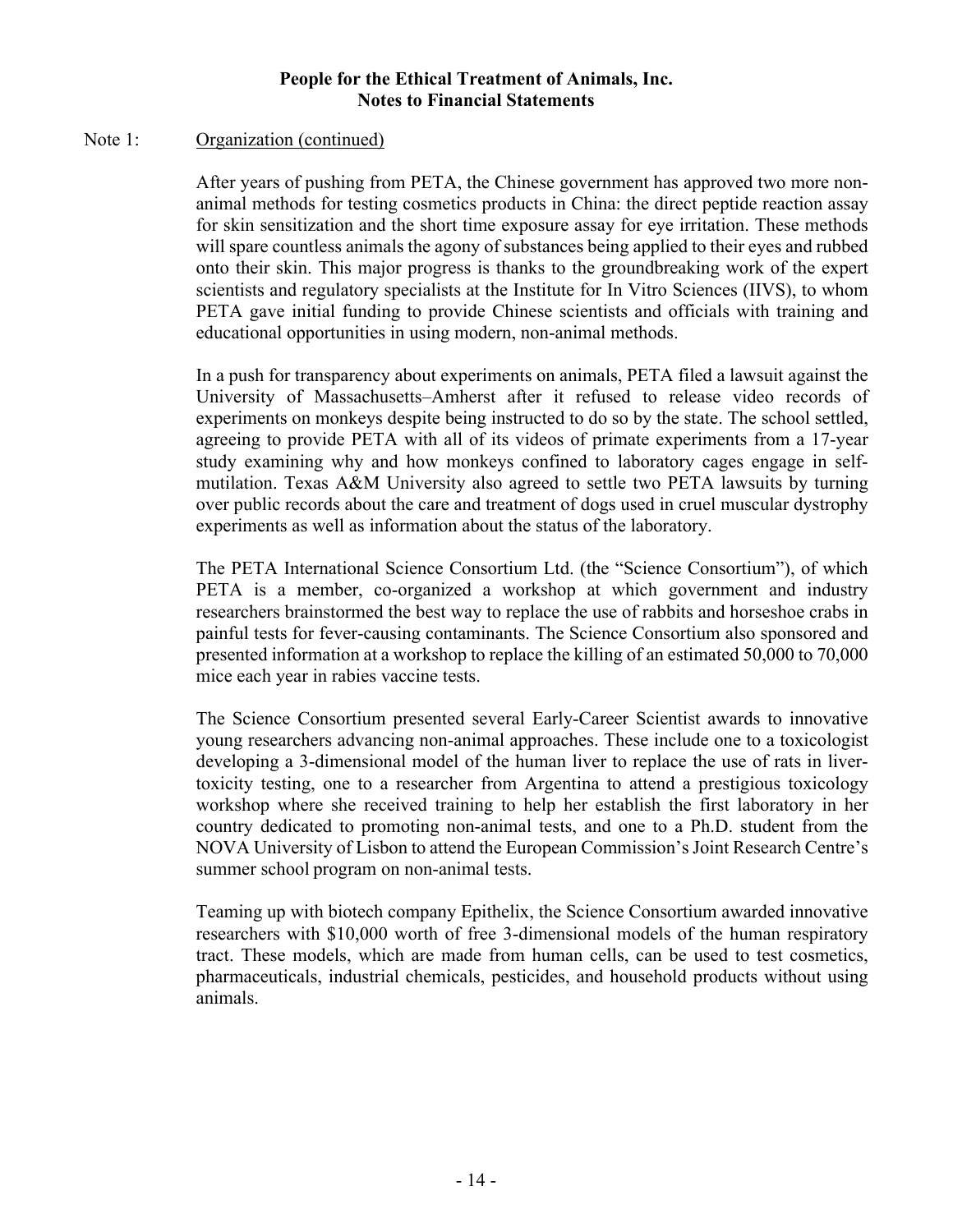#### Note 1: Organization (continued)

To prevent rats from being trapped in narrow tubes and forced to inhale toxic substances for hours before being killed, the Science Consortium donated \$50,000 in equipment to IIVS. The equipment can be used to test the effects of substances on the lungs and yields more human-relevant results than the use of rats.

The Science Consortium organized a webinar to train Taiwanese regulators on using animal-free methods to test for skin irritation instead of smearing toxic chemicals onto animals' skin. More than 160 government scientists attended the free webinar, and other Taiwanese organizations have expressed interest in attending future webinars. Several hundred scientists also tuned in to a webinar presented by the Science Consortium and an agrochemical company on testing the effects of chemicals on human lungs without using animals. And the Science Consortium worked with the U.S. Environmental Protection Agency (EPA) and the Physicians Committee for Responsible Medicine to organize a series of webinars on new approaches for testing chemicals without using animals, reaching hundreds of scientists and government regulators.

The Science Consortium presented at the annual Society of Toxicology conference—the largest toxicology conference in the world—and was recognized for a paper that it had coauthored on testing the effects of inhaled substances on the lungs without using animals.

Collaborating with the EPA, the Science Consortium published a paper showing that the agency can confidently assess the risk of pesticides to the environment without poisoning birds in a cruel test. This test involves feeding birds pesticide-laced food for days and then monitoring them for distress or death. The EPA is expected to use the paper's findings to allow companies to submit a waiver for this test, sparing hundreds of mallards and quails each year.

PETA also advocated for the California Cruelty-Free Cosmetics Act, which was passed after a dedicated campaign.

#### *Animals in the Food Industry*

A PETA eyewitness exposé of Reitz Dairy Farm—a Northumberland County, Pennsylvania, farm that kept approximately 300 adult cows and scores of calves—revealed that cows being milked were denied care for painful grapefruit-size masses that oozed blood and pus, were struck over and over on their sensitive udders, and were found lying dead in manure.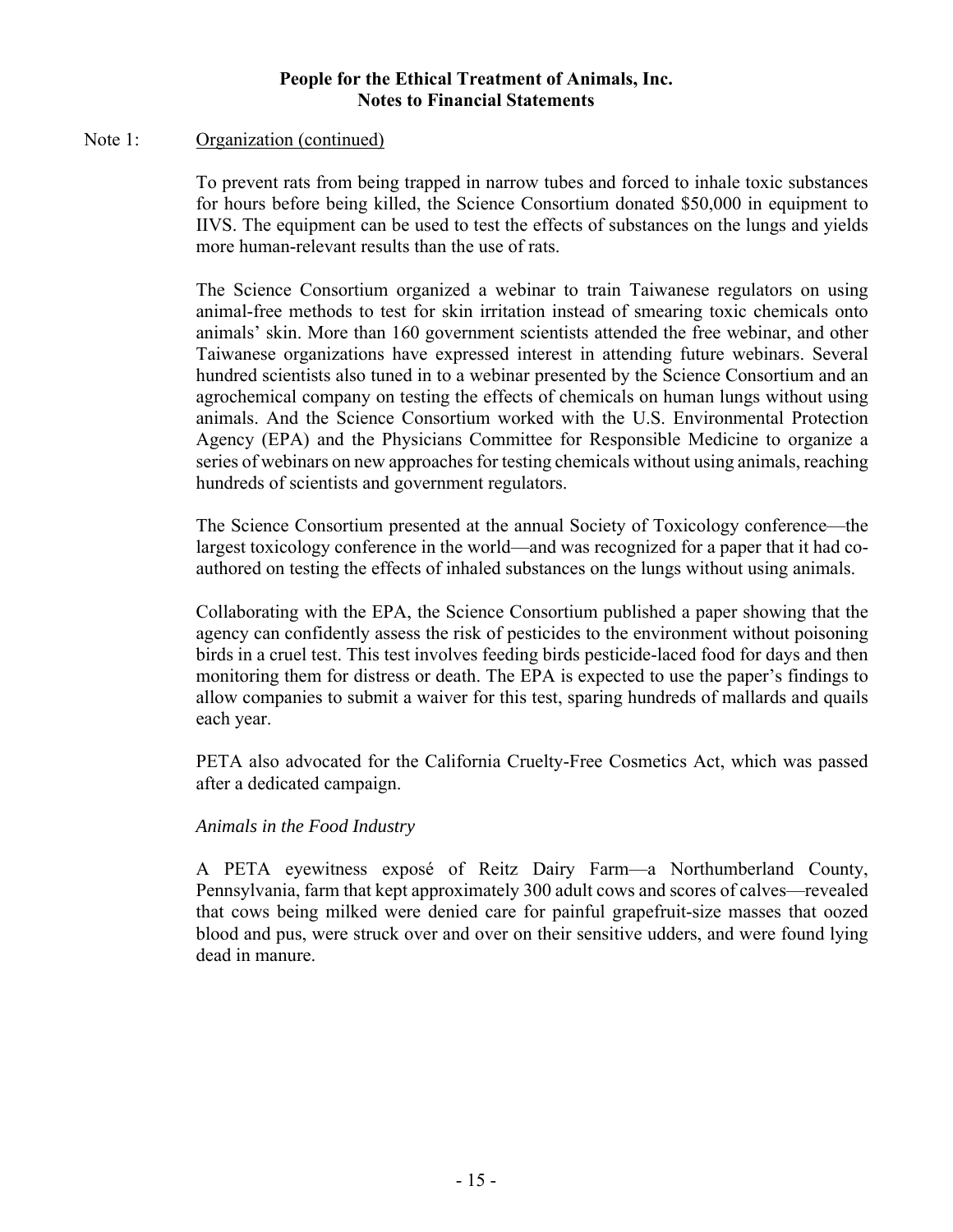#### Note 1: Organization (continued)

A PETA eyewitness investigation into a filthy egg factory farm near Sulphur, Oklahoma, that supplied eggs to companies including The Kroger Co.—which sold them as Krogerbrand eggs—revealed that nearly 8,000 hens suffered and died in July and August 2018, when temperatures in the farm's sheds reached 106 degrees. Over several days in early August, workers yanked more than 49,000 unwanted hens out of their cages, beat their heads against metal boxes, stuffed them inside the boxes, and then crudely gassed them with carbon dioxide, which can cause extreme pain. Countless hens survived the abuse and were then dumped into trucks, so they were beaten again with a piece of wood or slammed against the trucks. Those who remained alive were left to die slowly and in agony.

In a lawsuit brought by PETA and others, the U.S. District Court for the Southern District of Iowa struck down the state's "ag-gag" law, which criminalized undercover investigations of factory farms and slaughterhouses. The court agreed that it was an unlawful restriction on speech and violated the First Amendment. Iowa is now the third state, following Utah and Idaho, whose attempt to punish witnesses who expose illegal and inhumane conduct on factory farms was ruled unconstitutional.

## *Animals in the Clothing Industry*

PETA exposed a sheep farm in Victoria, Australia, revealing that the farm manager and workers mutilated terrified lambs in assembly-line fashion. An eyewitness worked for a sheep-shearing contractor in New South Wales, Australia, and found that workers struck gentle, frightened sheep in the face with sharp metal clippers—showing, yet again, that there is no such thing as humanely produced wool.

## *Animals in the Entertainment Industry*

A federal judge for the U.S. District Court for the District of Maryland issued a first-of-itskind ruling on PETA's motion for summary judgment, finding that Tri-State Zoological Park's failure to provide a now-deceased tiger named Cayenne with adequate veterinary care harmed her, in violation of the federal Endangered Species Act. In light of this development, PETA will request that the U.S. Department of Agriculture terminate the roadside zoo's federal Animal Welfare Act exhibitor's license.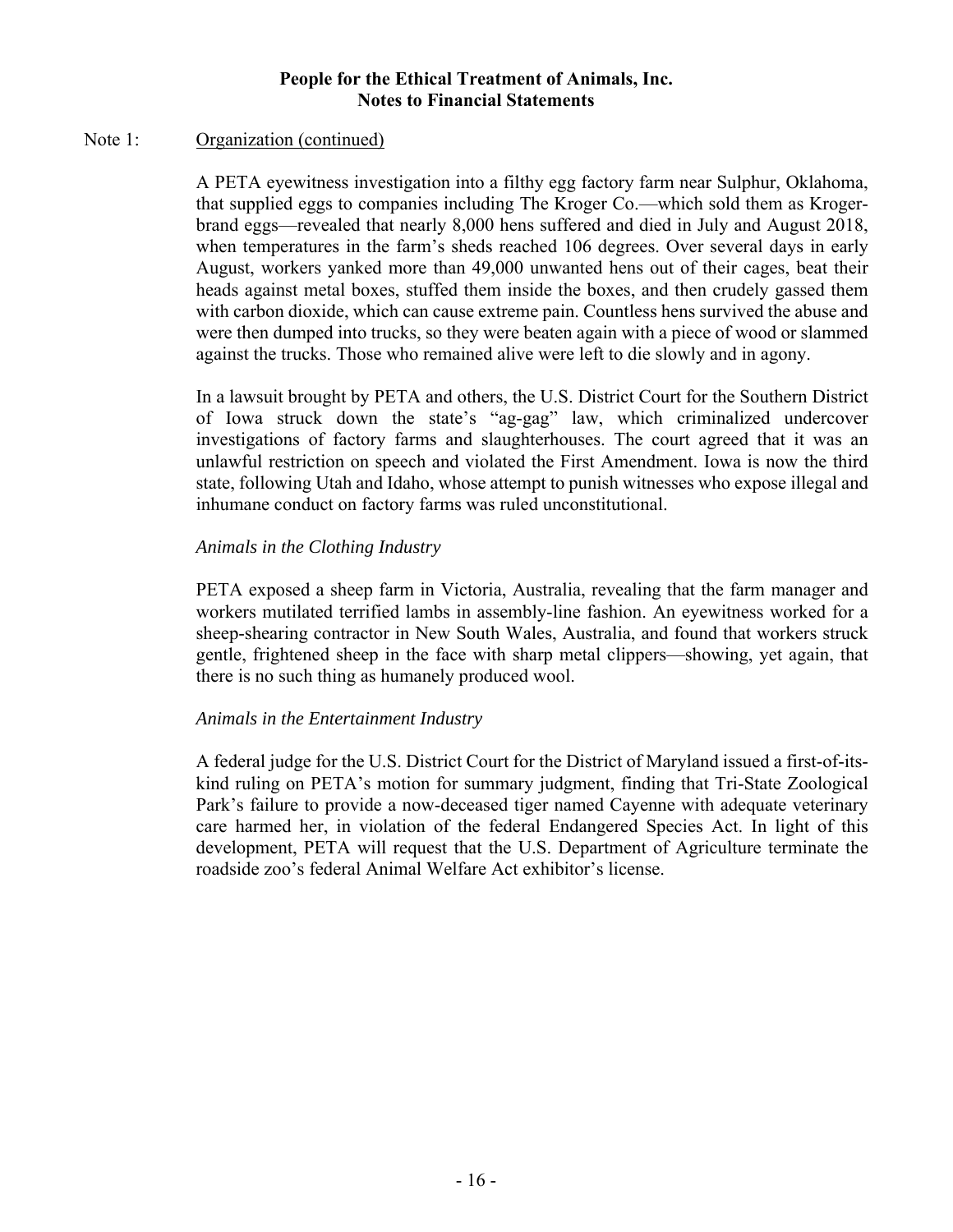#### Note 1: Organization (continued)

Notorious big-cat breeder and roadside zoo operator Joseph Maldonado-Passage (aka "Joe Exotic") was found guilty of two counts of murder-for-hire as well as 17 federal wildlife charges, including killing five endangered tigers. He was sentenced to 22 years in federal prison. This victory came after PETA filed numerous complaints and launched an eyewitness investigation documenting injured, abused, and starving animals. PETA also rescued 39 tigers, three bears, two baboons, and two chimpanzees from his facility, and all are now thriving in reputable sanctuaries.

PETA published a report finding that dolphins at SeaWorld endure routine physical and social stress and apparently sustain painful injuries as a result of confinement to concrete tanks and because human trainers stand on their sensitive rostrums (the beak-like part of their mouths). More than 140 dolphins are kept in seven crowded, cramped tanks that sound, look, and feel nothing like their natural habitat and where they have no means to escape from other frustrated, aggressive animals. They're forcibly bred, and trainers treat them like surfboards, standing on their faces and backs in cruel circus-style shows.

In a first-of-its-kind exposé of kennels owned by Iditarod mushers, PETA revealed that dogs were kept constantly chained next to dilapidated boxes and plastic barrels in the bitter cold and biting wind; arthritic, crippled, and injured dogs were denied veterinary care; chained dogs had worn-down, raw, and bloody paw pads from frantically running in tight circles; exhausted, dehydrated dogs were forced to run hundreds of miles; dogs were dragged and injured during training; and one was even killed.

PETA released an investigation of the slaughter of racehorses in South Korea, including U.S.-born horses and their offspring. Eyewitnesses recorded footage of horses trembling in fear and being beaten in the face as they were forced into the country's largest slaughterhouse and killed for meat. Workers slaughtered horses right in front of other ones, which violates South Korea's Animal Protection Act. As a result, local police investigated and filed charges against the facility and three of its workers, and both the Korea Racing Authority and the Ministry of Agriculture, Food and Rural Affairs quickly pledged to work on creating a system for horse retirement.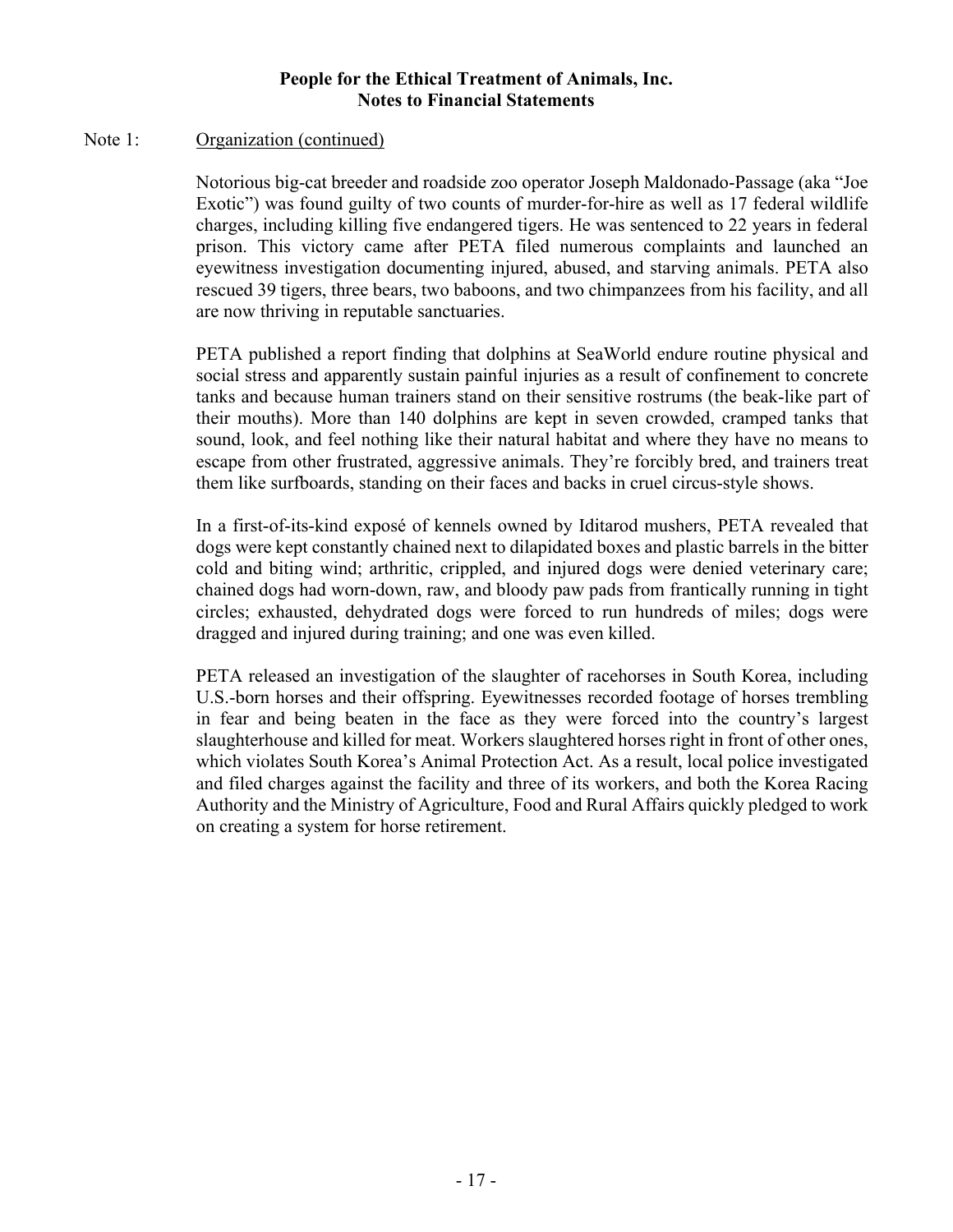#### Note 1: Organization (continued)

#### *Companion-Animal Issues*

PETA released eyewitness footage captured during visits to over 100 Petco locations across the country that revealed widespread suffering for sensitive betta fish. Dead and dying bettas were found floating in tiny cups of contaminated water, and some were left to suffer from painful or debilitating health conditions, even though they were clearly in need of veterinary care. Eyewitnesses saw bettas floating on their side as they struggled to swim and a fish whose eyes severely protruded from their sockets. Many of the fish were forced to try to live in water that was very contaminated with food or feces. *National Geographic* broke the exclusive on the campaign, noting that countless customers have complained of finding sick, dead, and dying betta fish on the store's shelves.

For 10 years, PETA's fieldworkers had been visiting Missy, a sweet Labrador mix whose owner kept her outdoors in a cramped, junk-filled pen through blazing heat, thunderstorms, snowstorms, and even hurricanes. PETA spayed her, gave her a doghouse, and cleaned her pen regularly. When their staffers saw that she'd lost weight and was having difficulty breathing, they suspected that she was suffering from heartworm disease—and they were correct. PETA discussed her medical needs and the cost of treatment with her elderly owner, who then surrendered her to us. After she received treatment and spent a few weeks recovering at the Sam Simon Center—their Norfolk, Virginia, headquarters—they found her a loving home where she can enjoy her twilight years.

When Hurricane Florence was forecast to cause widespread devastation throughout the Carolinas and southeastern Virginia, PETA staffers called more than 1,000 of the clients regularly assisted by their fieldwork program, urging them to take their animals indoors (rather than leaving them chained or penned outside) and informing them of emergency shelters that accept animals. In the meantime, PETA's rescue team geared up and headed out to strategic locations from which members could help animals and their guardians affected by the storm. Although the hurricane ultimately veered away from Virginia, its damaging winds and heavy rains brought dangerous flooding to North Carolina, where PETA's team collaborated with local agencies to assist storm survivors—including dogs, cats, and chickens—who were taken to safety.

PETA's report of an animal-hoarding case to officials in North Port, Florida, resulted in the removal of more than 80 cats. The perpetrator was deemed mentally unfit to stand trial and ordered to a psychiatric facility for treatment, and the majority of the animals were able to be put up for adoption.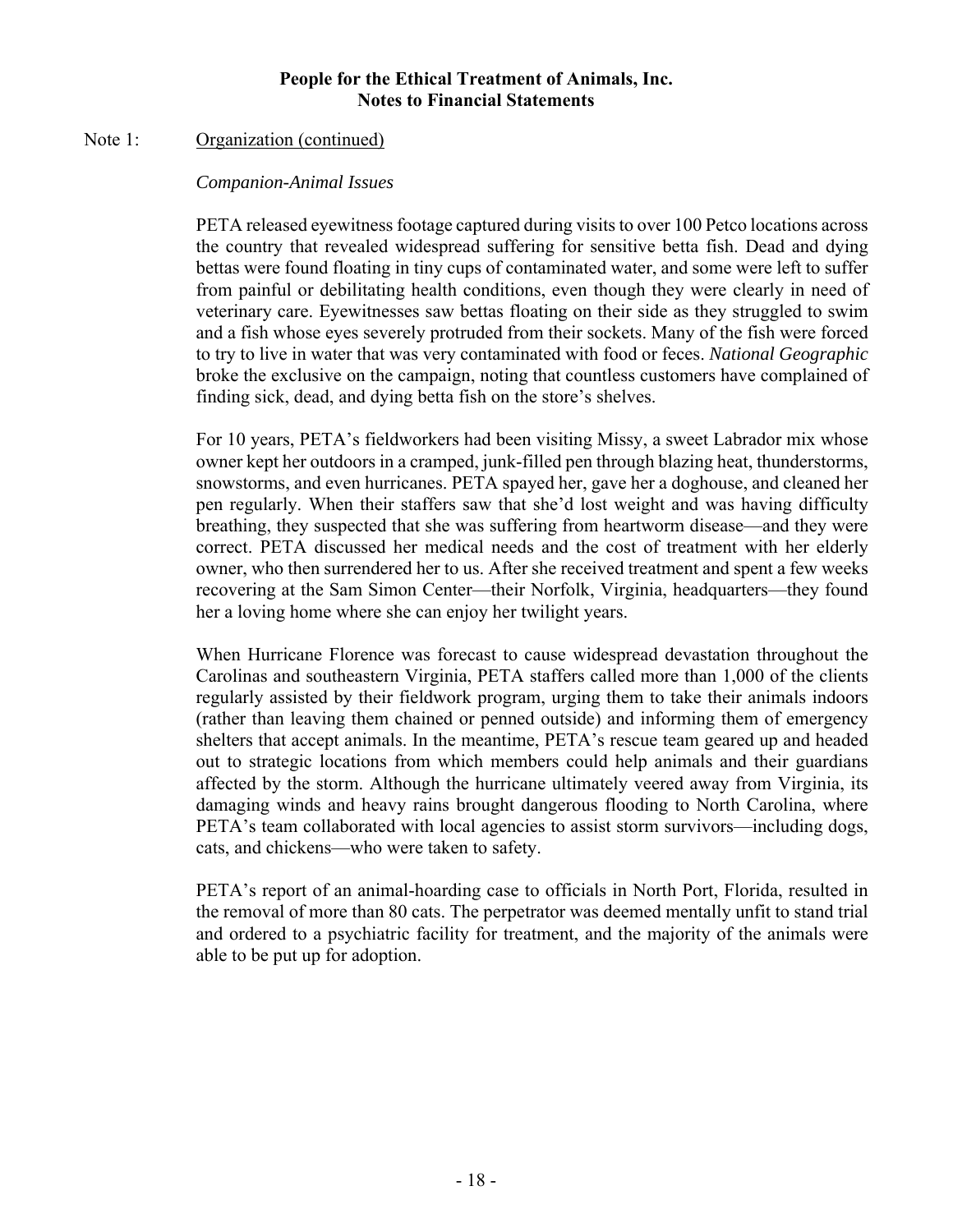#### Note 1: Organization (continued)

A PETA eyewitness investigation of Hemopet—a canine blood bank in Garden Grove, California—revealed that this self-proclaimed "rescue" facility warehouses approximately 200 greyhounds bred for and discarded by the racing industry in cramped crates and barren kennels for about 23 hours a day. PETA found dogs who were sick and who'd been injured in fights with stressed kennelmates. Hemopet boasts that it sells blood to over 2,000 veterinary clinics in North America and Asia.

Total expenses incurred in this program were \$20,039,560.

## *Cruelty-Free Merchandise Program*

PETA encourages and facilitates cruelty-free living by letting compassionate people around the world know about available consumer products—such as cosmetics and household cleaners that aren't tested on animals, animal-care products, and animal rights T-shirts—informational videos and books, animal rescue equipment, and campaign materials. Some of these items are sold online through the PETA Mall and the PETA Shop.

This fiscal year, PETA added 745 companies to their Beauty Without Bunnies cruelty-free list (and 398 of them are also vegan), bringing the total number of companies on the list to 4,195.

Total expenses incurred in this program were \$440,633.

## Note 2: Summary of Significant Accounting Policies

#### *Basis of Accounting*

The financial statements of PETA have been prepared in accordance with U.S Generally Accepted Accounting Principles ("US GAAP"), which require PETA to report information regarding its financial position and activities according to the following net asset classifications:

*Net Assets Without Donor Restrictions*- Net assets that are not subject to donor-imposed restrictions and may be expended for any purpose in performing the primary objectives of the organization. These net assets may be used at the discretion of PETA's management and the board of directors.

*Net Assets With Donor Restrictions*- Net assets subject to stipulations imposed by donors. Some donor-imposed restrictions are temporary in nature; those restrictions will be met by the passage of time or other events specified by the donor. Other donor-imposed restrictions are perpetual in nature, where the donor stipulates the funds be maintained in perpetuity.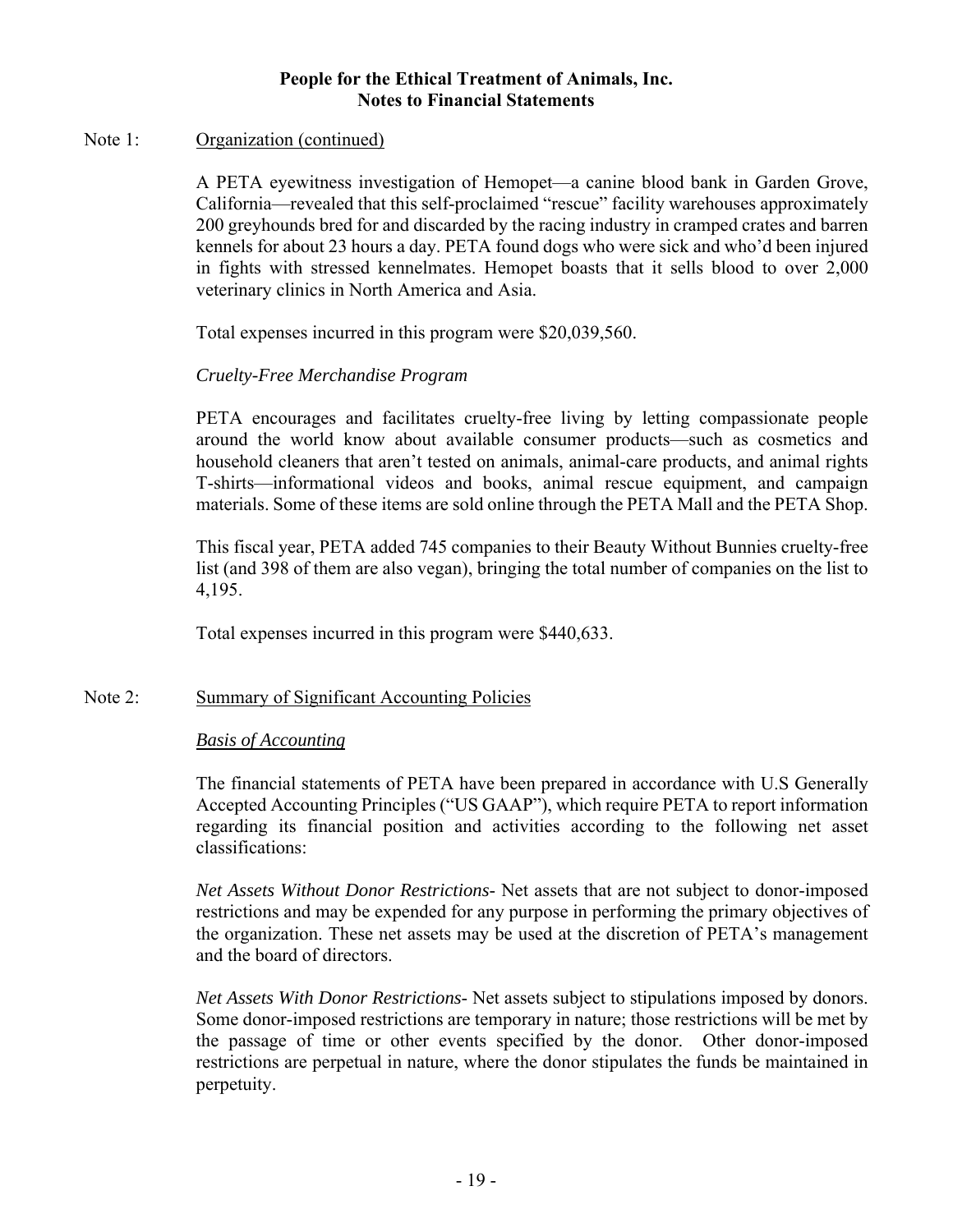#### Note 2: Summary of Significant Accounting Policies (continued)

Donor restricted contributions are reported as increases in net assets with donor restrictions. When a restriction expires, net assets are reclassified from net assets with donor restrictions to net assets without donor restrictions in the statement of activities.

#### *Investments*

Investments are reported at cost, if purchased, or at fair value, if donated. Thereafter, investments are reported at their fair values in the statement of financial position, and changes in fair value are reported as investment return in the statement of activities.

Purchases and sales of securities are reflected on a trade-date basis. Gains and losses on sales of securities are based on average cost and are recorded in the statement of activities in the period in which the securities are sold. Interest is recorded when earned. Dividends are accrued as of the ex-dividend date.

#### *Promises to Give*

PETA records unconditional promises to give expected to be collected within one year at net realizable value. Unconditional promises to give that are expected to be collected in future years are initially recorded at fair value using present value techniques incorporating risk-adjusted discount rates designed to reflect the assumptions market participants would use in pricing the asset. In subsequent years, amortization of the discounts is included in contribution revenue in the statement of activities. Conditional promises to give are not included as support until the conditions are substantially met.

#### *Property and Equipment*

PETA capitalizes property, equipment, and betterments over \$1,000 with a useful life greater than one year. Property and equipment are recorded at cost. Property and equipment donated to PETA is recorded at fair market value at the date of donation. The cost of maintenance and repairs is recorded as an expense when incurred.

PETA capitalizes certain costs of software developed for internal use when preliminary development efforts are successfully completed, management has committed project resourcing, and it is probable that the project will be completed, and the software will be used as intended. Such costs are amortized over a straight-line basis of the estimated useful life of the related asset. Costs incurred prior to meeting these criteria, together with costs incurred for training and maintenance, are expensed as incurred.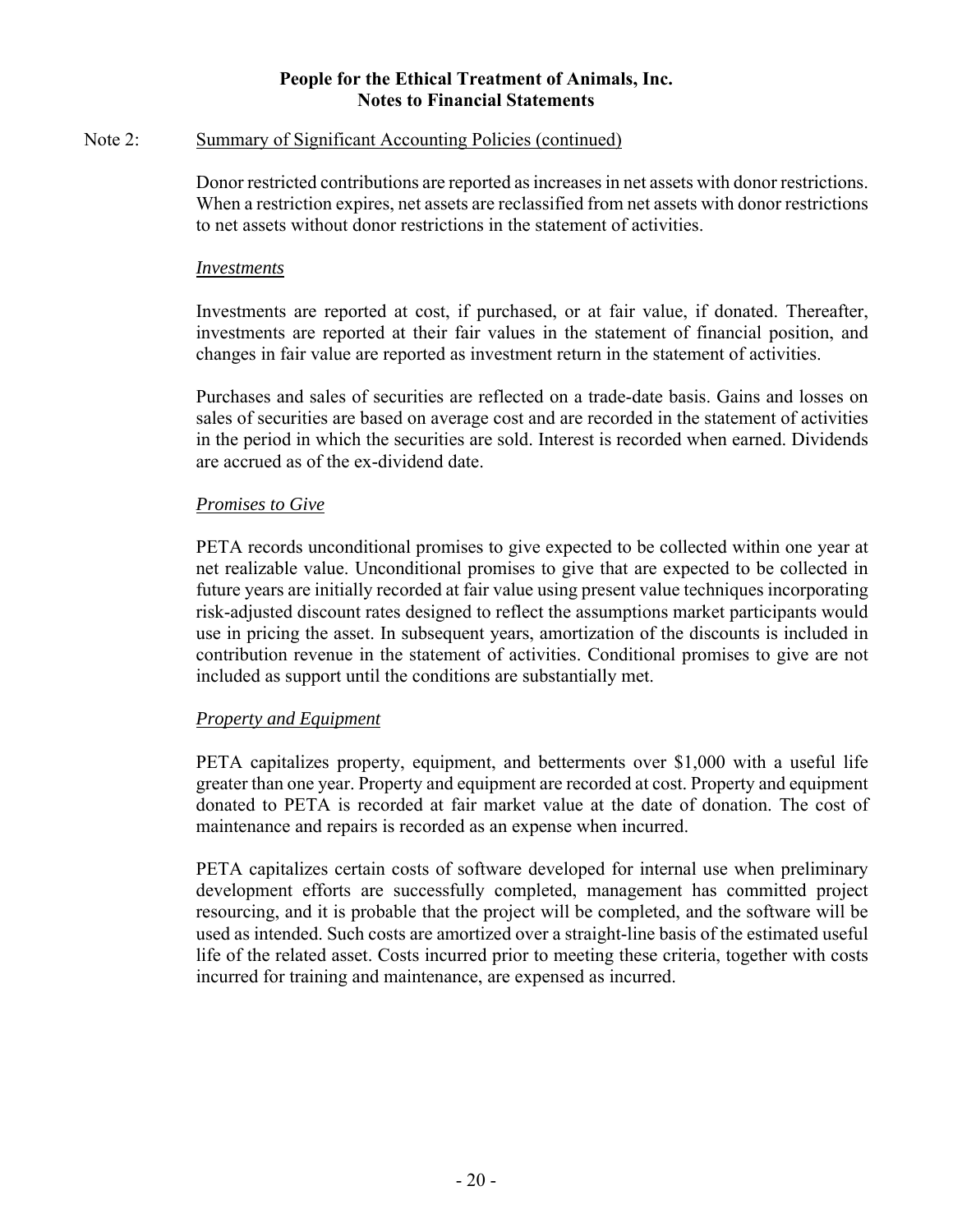#### Note 2: Summary of Significant Accounting Policies (continued)

Depreciation is calculated using the straight-line method over estimated lives of the assets as follows:

| Mobile spay/neuter clinics and other vehicles | $5 - 7$ years  |
|-----------------------------------------------|----------------|
| Office furniture and equipment                | $3 - 7$ years  |
| Software                                      | $1 - 10$ years |
| Buildings and improvements                    | $7 - 40$ years |

PETA reviews the carrying values of property and equipment for impairment whenever events or circumstances indicate that the carrying value of an asset may not be recoverable from the estimated future cash flows expected to result from its use and eventual disposition. When considered impaired, an impairment loss is recognized to the extent carrying value exceeds the fair value of the asset. PETA has determined that no long-lived assets were impaired during the fiscal year.

## *Prepaid Hosting Arrangements*

In August 2018, FASB issued ASU 2018-15, Intangibles–Goodwill and Other–Internal-Use Software ("ASU 2018-15"), which requires an organization to follow the guidance in Subtopic 350-40 to determine which costs to capitalize under a service contract for a cloud computing arrangement. This update is effective for financial statements issued for fiscal years beginning after December 15, 2020, with early adoption permitted. During 2018, PETA chose to early adopt this ASU.

Under the terms of the ASU, PETA treats cloud computing arrangements that do not include a software license as a service contract. Fees associated with the hosting element of the arrangement are expensed as incurred. Implementation costs of the arrangement are capitalized and amortized on a straight-line basis over the term of the hosting arrangement. Prepaid hosting arrangements for fiscal year ended July 31, 2019 comprise of prepaid implementation costs on such arrangements.

#### *Inventory*

Inventory consists of cruelty-free merchandise available for sale. Inventory is valued at the lower of cost or net realizable value. Cost is determined by the first in, first out method.

Cruelty-free merchandise sales revenue is recognized upon shipment of goods.

## *Deferred Rent Liability*

PETA received rent abatements under the terms of certain office space leases. Accounting principles generally accepted in the United States of America require that rent expense be straight-lined over the life of the lease. PETA is amortizing the abatement over the life of the lease.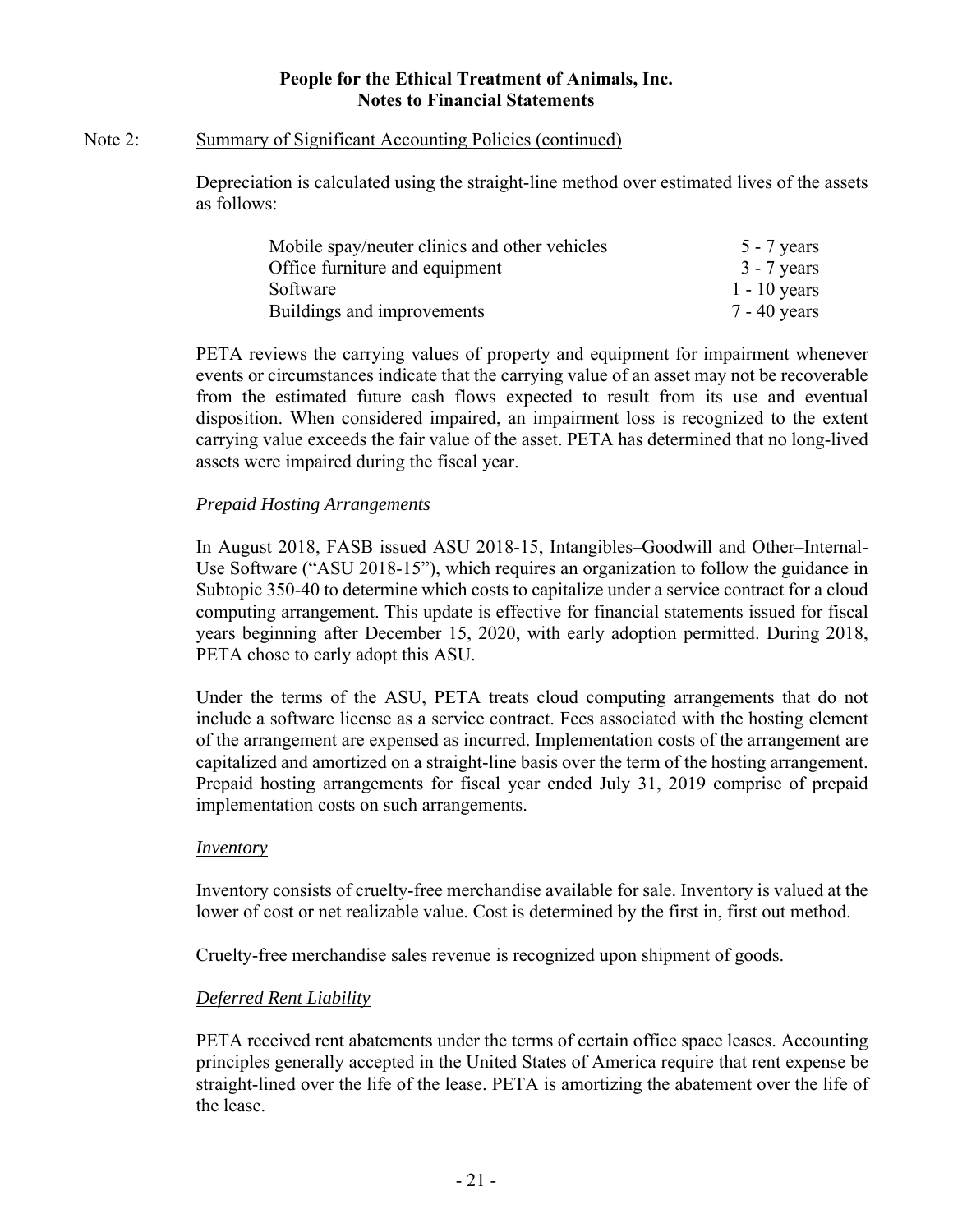#### Note 2: Summary of Significant Accounting Policies (continued)

## *Charitable Gift Annuities*

Under charitable gift annuity contracts, PETA receives immediate and unrestricted title to contributed assets and agrees to make fixed recurring payments over a stipulated period. Contributed assets are recorded at fair value on the date of receipt. The related liability for future payments to be made to the specified beneficiaries is recorded at fair value using present value techniques and risk-adjusted discount rates designed to reflect the assumptions market participants would use in pricing the liability. The excess of contributed assets over the annuity liability is recorded as an unrestricted contribution. In subsequent years, the liability for future annuity payments is reduced by payments made to the specified beneficiaries and is adjusted to reflect amortization of the discount and changes in actuarial assumptions at the end of the year. Upon termination of the annuity contract, the remaining liability is removed and recognized as income.

#### *Contributions*

Contributions received are recorded as net assets without donor restrictions or net assets with donor restrictions, depending on the existence and/or nature of any donor-imposed restrictions. Contributions that are restricted by the donor are reported as an increase in net assets without donor restrictions if the restriction expires in the reporting period in which the contribution is recognized. All other donor restricted contributions are reported as an increase in net assets with donor restrictions, depending on the nature of the restriction. When a restriction expires (that is, when a stipulated time restriction ends or purpose restriction is accomplished), net assets with donor restrictions are reclassified to net assets without donor restrictions and reported in the statement of activities as net assets released from restrictions.

Contributed property and equipment are recorded at fair value at the date of the donation. Contributions with donor-imposed stipulations regarding how long the contributed assets must be used are recorded as net assets with donor restrictions; otherwise, the contributions are recorded as net assets without donor restrictions.

## *Donated Services and In-Kind Contributions*

Volunteers contribute significant amounts of time to PETA's program services, administration, and fundraising and development activities; however, the financial statements do not reflect the value of these contributed services because they do not meet recognition criteria prescribed by generally accepted accounting principles. Contributed goods are recorded at fair value at the date of donation. PETA records donated professional services at the respective fair values of the services received (Note 11).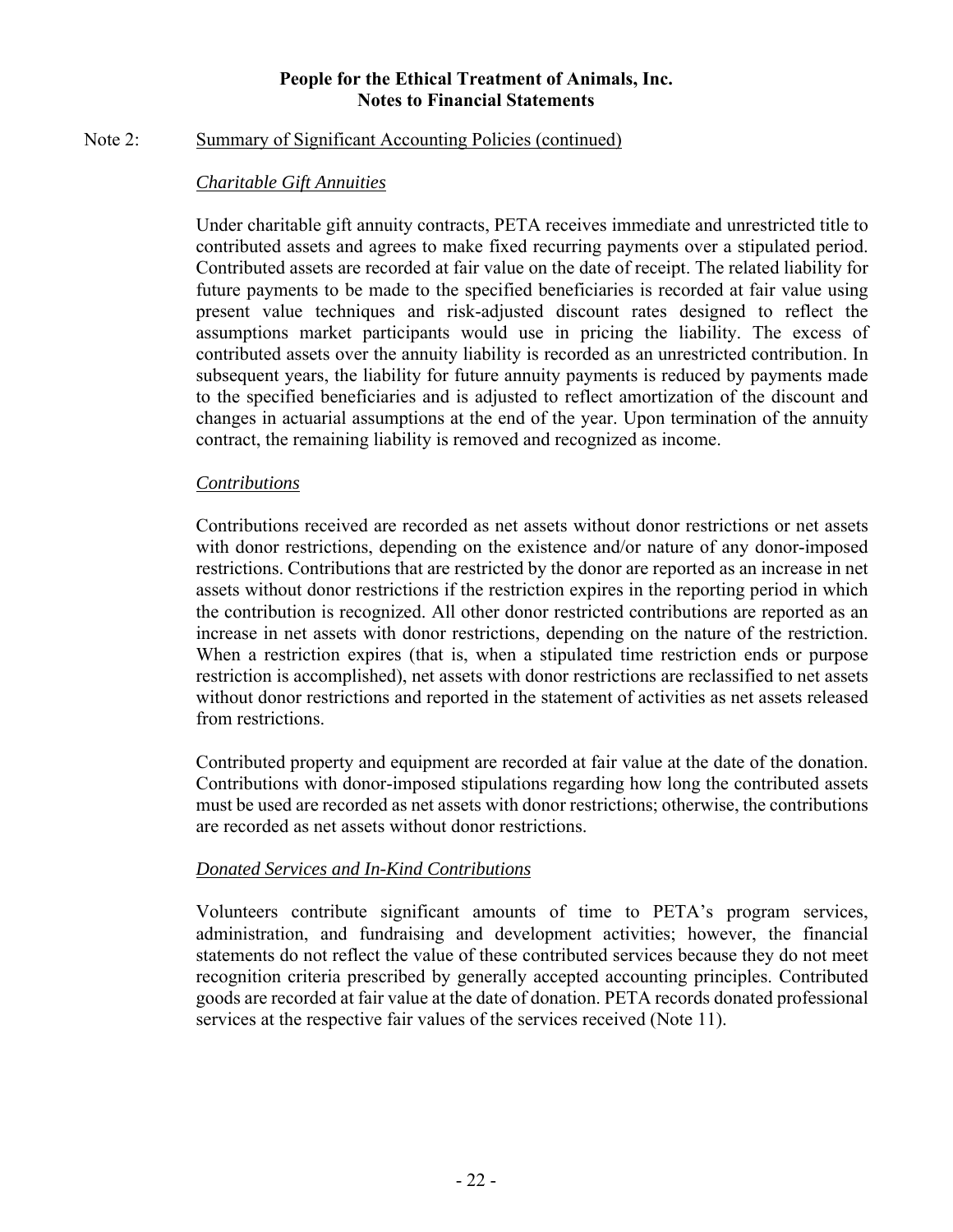#### Note 2: Summary of Significant Accounting Policies (continued)

#### *Advertising Costs*

Advertising costs are expensed as incurred and approximated \$2,437,329 for the year ended July 31, 2019.

### *Functional Allocation of Expenses*

The cost of providing program and other activities have been summarized on a functional basis in the statement of activities. Accordingly, certain costs have been allocated amount program services and supporting services benefited. Such allocations are determined by management on an equitable basis.

The expenses that are allocated included the following:

| Expense                               | Method of Allocation |
|---------------------------------------|----------------------|
|                                       |                      |
| Salaries and related expenses         | Time and effort      |
| Rent and other building expenses      | Square footage       |
| <b>General Operating Expenses</b>     | Time and effort      |
| Donations to charitable organizations | Time and effort      |
| Postage                               | Time and effort      |
| Media and press support               | Time and effort      |
| Telephone and misc. office expenses   | Time and effort      |
| Travel and transportation             | Time and effort      |
| Special event expenses                | Time and effort      |
| Education and promotional costs       | Time and effort      |
| Cost of goods sold                    | Time and effort      |
| Professional services and consultants | Time and effort      |

#### *Estimates*

The preparation of financial statements in conformity with accounting principles generally accepted in the United States of America requires management to make certain estimates and assumptions that affect specific amounts and disclosures. Accordingly, actual results could differ from those estimates.

#### *Subsequent Events*

For the year ended July 31, 2019, PETA has evaluated subsequent events for potential recognition and disclosure through November 26, 2019, the date the financial statements were available to be issued and believe there to be no further potential recognition or disclosure.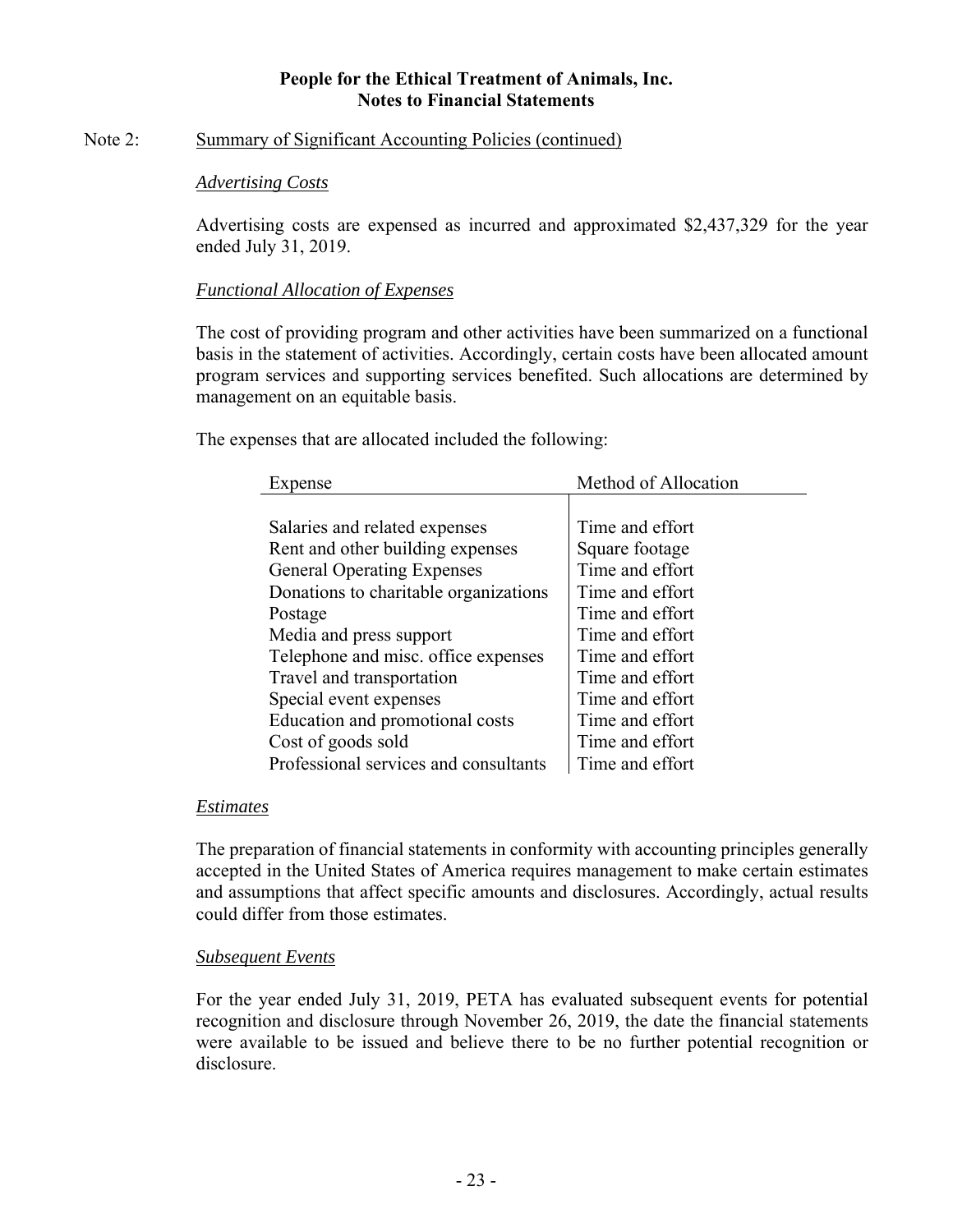#### Note 2: Summary of Significant Accounting Policies (continued)

#### *New Accounting Pronouncements*

In May 2014, the FASB issued guidance codified in ASC 606, Revenue Recognition – Revenue from Contracts with Customers, which amends the guidance in former ASC 605, Revenue Recognition, and most other existing revenue guidance in U.S. (GAAP), to require an entity to recognize revenue in an amount that reflects the consideration to which the entity expects to be entitled in exchange for transferring goods or services to customers and provide additional disclosures. As amended, the effective date for nonpublic entities is annual reporting periods beginning after December 15, 2018 and interim periods therein. As such, PETA will be required to adopt the standard on August 1, 2019. Early adoption is not permitted before the first quarter of fiscal year 2017. ASC 606 may be adopted either using a full retrospective approach, in which the standard is applied to all of the periods presented, or a modified retrospective approach. PETA is currently evaluating which transition method to use and how ASC 606 will affect its financial statements.

In February 2017, the FASB issued guidance codified in ASC 842, Leases, which amends the guidance in former ASC 840, Leases, requiring the recognition of lease assets and lease liabilities by lessees for those leases classified as operating leases under previous U.S. GAAP. The effective date for nonpublic entities is annual reporting periods beginning after December 15, 2020 and interim periods therein. As such, PETA will be required to adopt the standard on August 1, 2021. Early adoption is permitted. Entities are required to use a modified retrospective approach for leases that exist or are entered into after the beginning of the earliest comparative period in the financial statements. PETA is currently evaluating how the changes in ASC 842 will affect its financial statements.

On June 21, 2018, the FASB issued ASU 2018-08, Not-for-Profit entities (Topic 958) intended to clarify and improve the scope and accounting guidance for contributions received and made, primarily by not-for-profit organizations. The amendments in this ASU provide a more robust framework for determining whether a transaction should be accounted for as a contribution or as an exchange transaction. The effective date for a public company or a not-for-profit organization that has issued, or is a conduit bond obligor for, securities that are traded, listed, or quoted on an exchange or an over-the-counter market, is annual reporting periods beginning after June 15, 2018, including interim periods within that annual period. All other entities should apply the amendments for transactions in which the entity serves as the resource recipient to annual periods beginning after December 15, 2018, and interim periods within annual periods beginning after December 15, 2019. Early adoption of the amendments in this ASU is permitted. The organization has adopted this ASU effective August 1, 2019.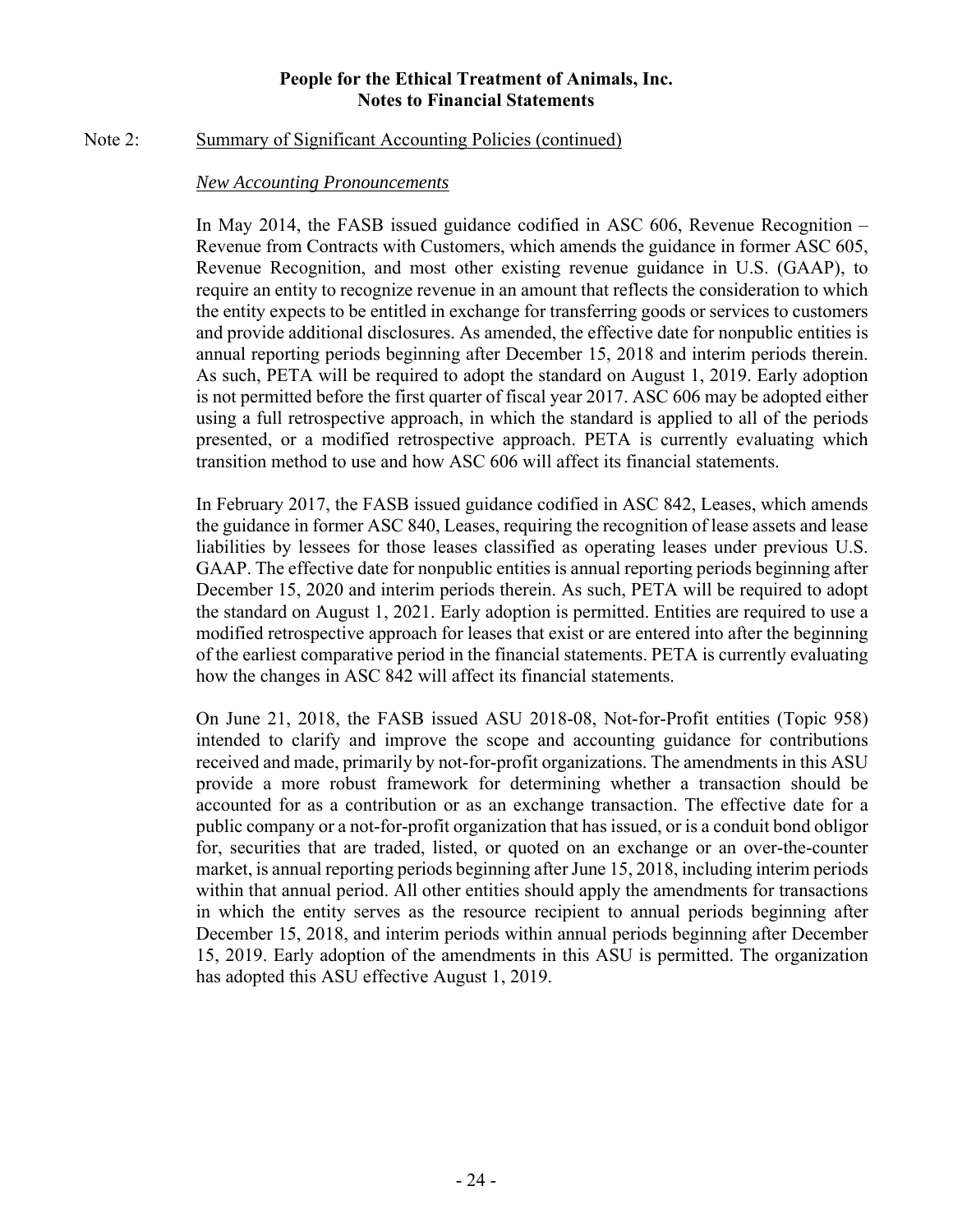#### Note 2: Summary of Significant Accounting Policies (continued)

On August 18, 2016, FASB issued ASU 2016-14, Not-for-Profit Entities (Topic 958) – Presentation of Financial Statements of Not-for-Profit Entities. The update addressed the complexity and understandability of net asset classification, deficiencies in information about liquidity and availability of resources, and the lack of consistency in the type of information provided about expenses and investment return. PETA has adjusted the presentation of these statements accordingly.

#### Note 3: Availability and Liquidity

The following represents PETA's financial assets at July 31, 2019:

| Financial Assets at year-end:              |                 |
|--------------------------------------------|-----------------|
| Cash and cash equivalents                  | \$<br>841,759   |
| Legacy and Accounts receivable             | 823,578         |
| Operating investments                      | 7,415,680       |
| <b>Endowment</b> investments               | 3,330,267       |
| Property held for sale                     | 1,278,403       |
| Total financial assets                     | 13,689,687      |
| Less amounts not available to be used      |                 |
| within one year:                           |                 |
| <b>Endowment</b> investments               | (3,330,267)     |
| Property held for sale                     | (1,245,206)     |
| Total amounts not available to be used     | (4,575,473)     |
| Financial assets available to meet general |                 |
| expenditures over the next twelve months   | \$<br>9,114,214 |

As part of PETA's liquidity, management has a policy to structure its financial assets to be available as its general expenditures, liabilities, and other obligations come due. In addition, PETA invests cash in excess of daily requirements in short- term investments. PETA also has endowments totaling \$3.3 million.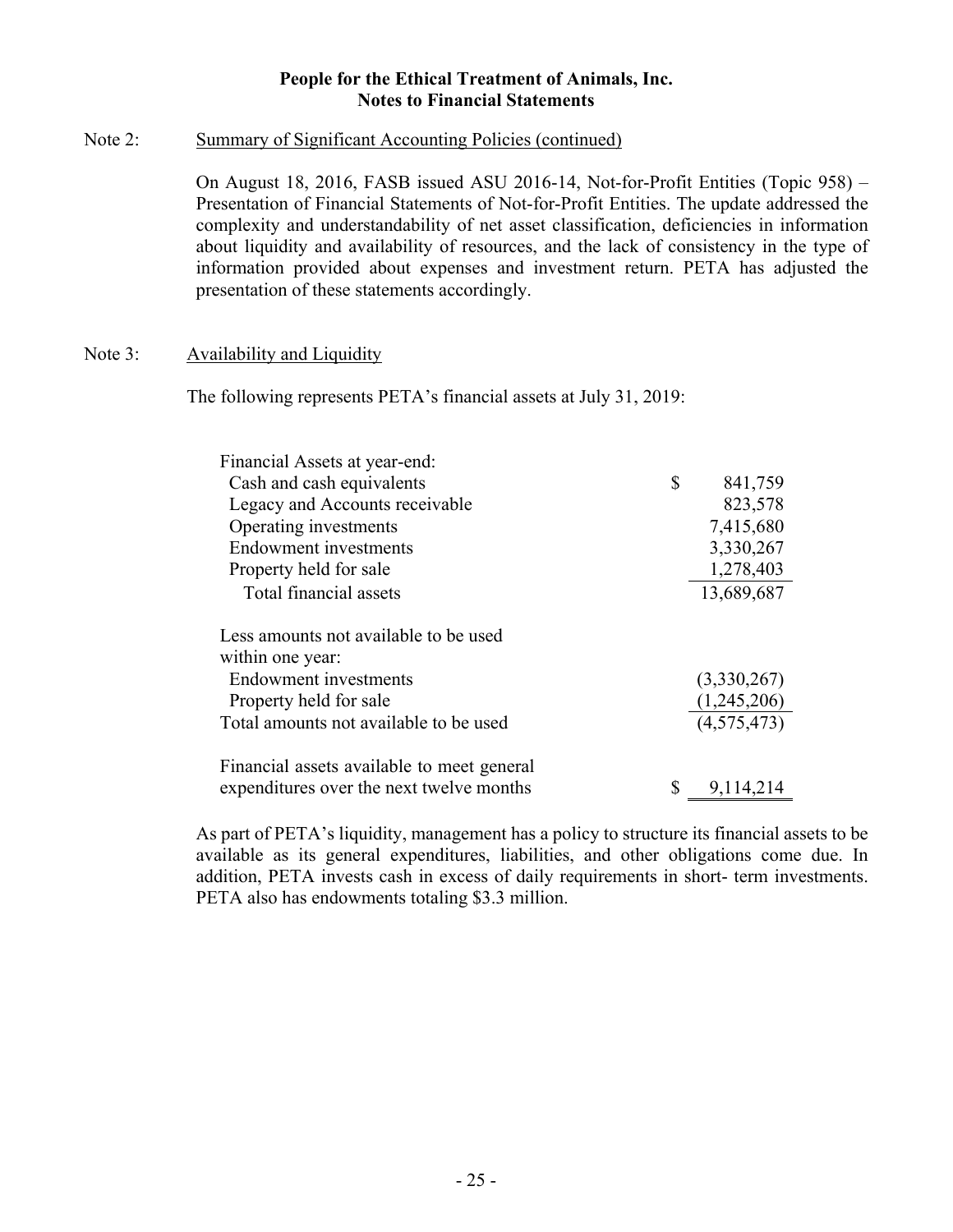#### Note 4: Prepaid Hosting Arrangements

Prepaid hosting arrangements at July 31, 2019 consisted of the following:

| Prepaid hosting arrangements<br>Less: accumulated amortization | 442,557<br>(242,662) |
|----------------------------------------------------------------|----------------------|
|                                                                | 99.895               |

Amortization expense for the year ended July 31, 2019 was \$171,294.

#### Note 5: Property and Equipment

Property and equipment at July 31, 2019 consisted of the following:

| Mobile spay/neuter clinics and other vehicles   | 1,735,280   |
|-------------------------------------------------|-------------|
| Office furniture and equipment                  | 339,067     |
| Software                                        | 1,355,865   |
| Buildings and improvements                      | 211,957     |
| Land                                            | 91,170      |
|                                                 |             |
|                                                 | 3,733,339   |
| Less: accumulated depreciation and amortization | (2,599,062) |
|                                                 |             |
| Total property and equipment, net               |             |
|                                                 |             |

Depreciation and amortization expense for the year ended July 31, 2019 was \$483,874.

#### Note 6: Fair Value Measurements

PETA reports certain assets at fair value in the financial statements. Fair value is the price that would be received to sell an asset or paid to transfer a liability in an orderly transaction in the principal, or most advantageous, market at the measurement date under current market conditions regardless of whether that price is directly observable or estimated using another valuation technique. Inputs used to determine fair value refer broadly to the assumptions that market participants would use in pricing the asset or liability, including assumptions about risk. Inputs may be observable or unobservable. Observable inputs are inputs that reflect the assumptions market participants would use in pricing the asset or liability based on market data obtained from sources independent of the reporting entity. Unobservable inputs are inputs that reflect the reporting entity's own assumptions about the assumptions market participants would use in pricing the asset or liability based on the best information available. A three-tier hierarchy categorizes the inputs as follows: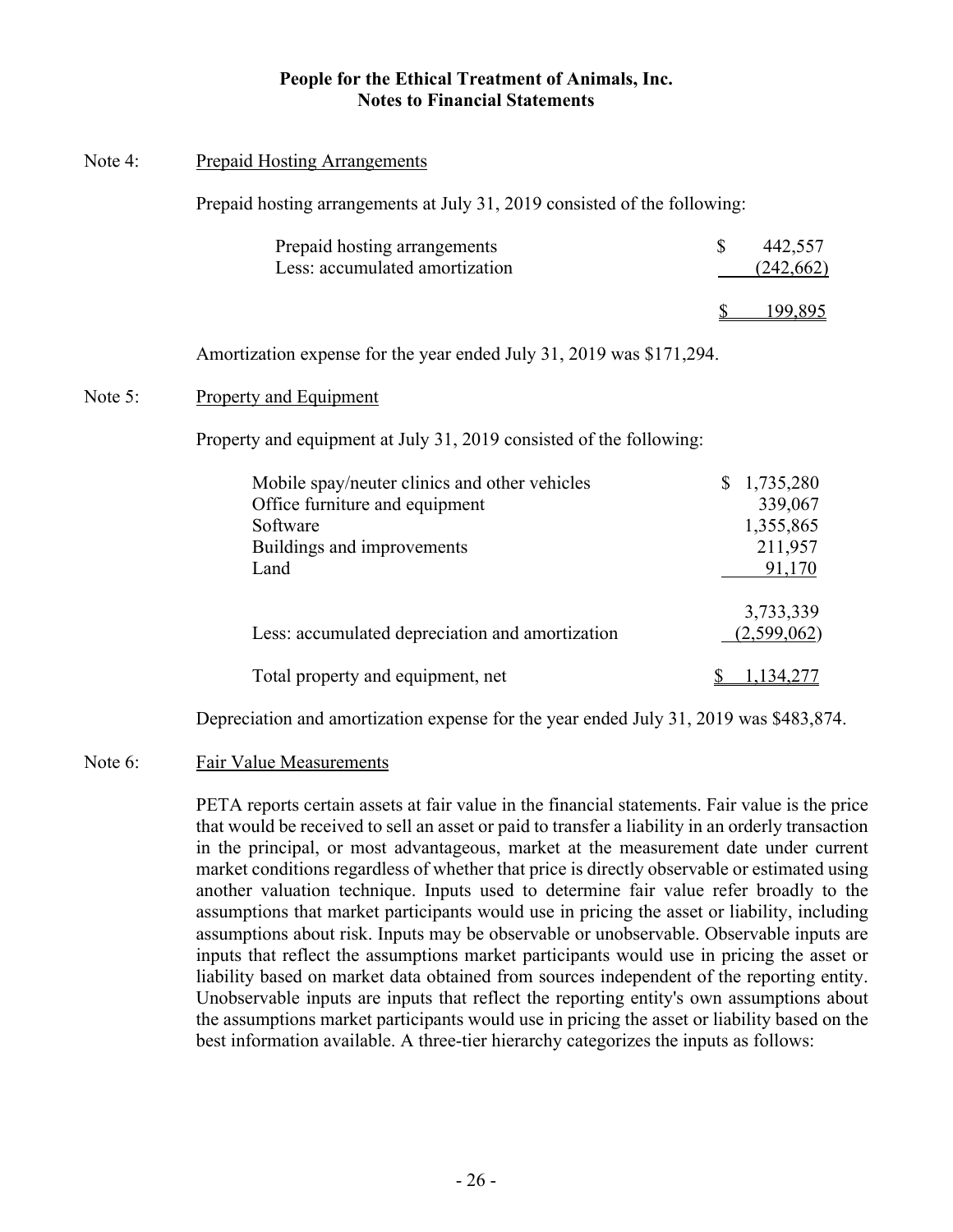#### Note 6: Fair Value Measurements (continued)

*Level 1*: Quoted prices (unadjusted) in active markets that are accessible at the measurement date for assets or liabilities. The fair value hierarchy gives the highest priority to Level 1 inputs.

*Level 2*: Observable prices that are based on inputs not quoted on active markets but corroborated by market data.

*Level 3*: Unobservable inputs are used when little or no market data is available. The fair value hierarchy gives the lowest priority to Level 3 inputs.

A significant portion of PETA's investment assets are classified within Level 1 because they are comprised of equity securities, exchange traded funds, and stock funds with readily determinable fair values based on the daily redemption values. PETA invests in corporate bonds and real estate funds that are traded in the financial markets. These investments are valued by the custodians of the securities using pricing models based on credit quality, time to maturity, stated interest rates, market-rate assumptions, and are classified with Level 2.

The carrying amount of cash held in money market accounts are accounted for at cost and not categorized in the fair value hierarchy below.

Financial assets measured at fair value on a recurring basis as of July 31, 2019 comprise of PETA's investments summarized in the following tables using the fair value hierarchy:

|                       | Level 1   | Level 2        | Level 3  |             |  |  |
|-----------------------|-----------|----------------|----------|-------------|--|--|
| Money Market Funds    | \$        | \$             | \$<br>\$ | 673, 809    |  |  |
| Corporate bonds       |           | 2,781,273      |          | 2,781,273   |  |  |
| Equity securities     | 3,561,889 | --             |          | 3,561,889   |  |  |
| Exchange traded funds | 46,832    |                |          | 46,832      |  |  |
| Real estate funds     |           | 351,877        |          | 351,877     |  |  |
|                       | 3,608,721 | 3,133,150<br>S | \$       | \$7,415,680 |  |  |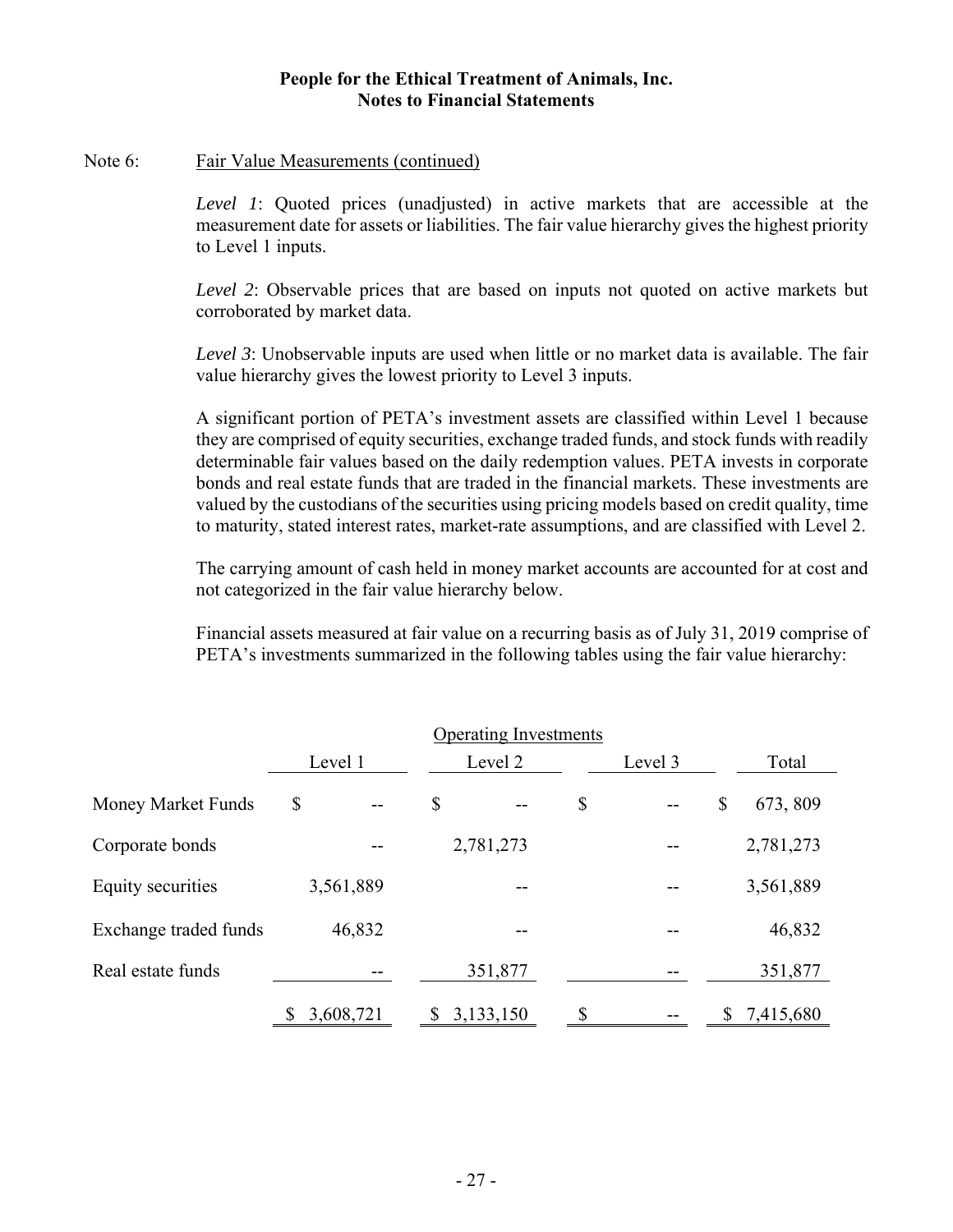|                                 | Level 1         | Level 2         | Level 3 | Total           |
|---------------------------------|-----------------|-----------------|---------|-----------------|
| Money Market Funds              | \$              | \$              | \$      | \$<br>90,060    |
| Corporate bonds                 |                 | 1,883,857       |         | 1,883,857       |
| Equity securities               | 1,286,704       |                 |         | 1,286,704       |
| Exchange traded funds           | 16,505          |                 |         | 16,505          |
| Stock funds                     | 18,523          | --              |         | 18,523          |
| Real estate<br>investment trust |                 | 34,618          |         | 34,618          |
|                                 | 1,321,732<br>\$ | 1,918,475<br>\$ | \$      | 3,330,267<br>\$ |

## Note 6: Fair Value Measurements (continued)

## Note 7: Net Assets

#### Without Donor Restrictions

The Board of Directors designated \$1 million to cover costs of legal matters. These matters would include the challenges brought by PETA to fight animal abuse and could include defense against challenges made by opponents of animal rights. The Board of Directors wishes to be prepared to defend against future challenges without interrupting PETA's programs.

#### With Donor Restrictions

Purpose restricted funds of \$2,065,863 are available for campaigns against animal testing, factory farming, and animal cruelty.

Endowments are comprised of five separate endowment funds with a total value of \$3,288,063 as of July 31, 2019. Under terms of the first endowment fund, 20% of the ordinary earnings from investments are permanently restricted while 35% are available for unrestricted use and the remaining 45% are donated to other organizations. Under the terms of the second endowment fund ordinary earnings from one half of the endowment shall be used for capital expenditures. Under the terms of the third endowment 10% of the earnings is retained to grow the fund, the remaining 90% is available for unrestricted use. Earnings on the remaining two endowment funds are unrestricted.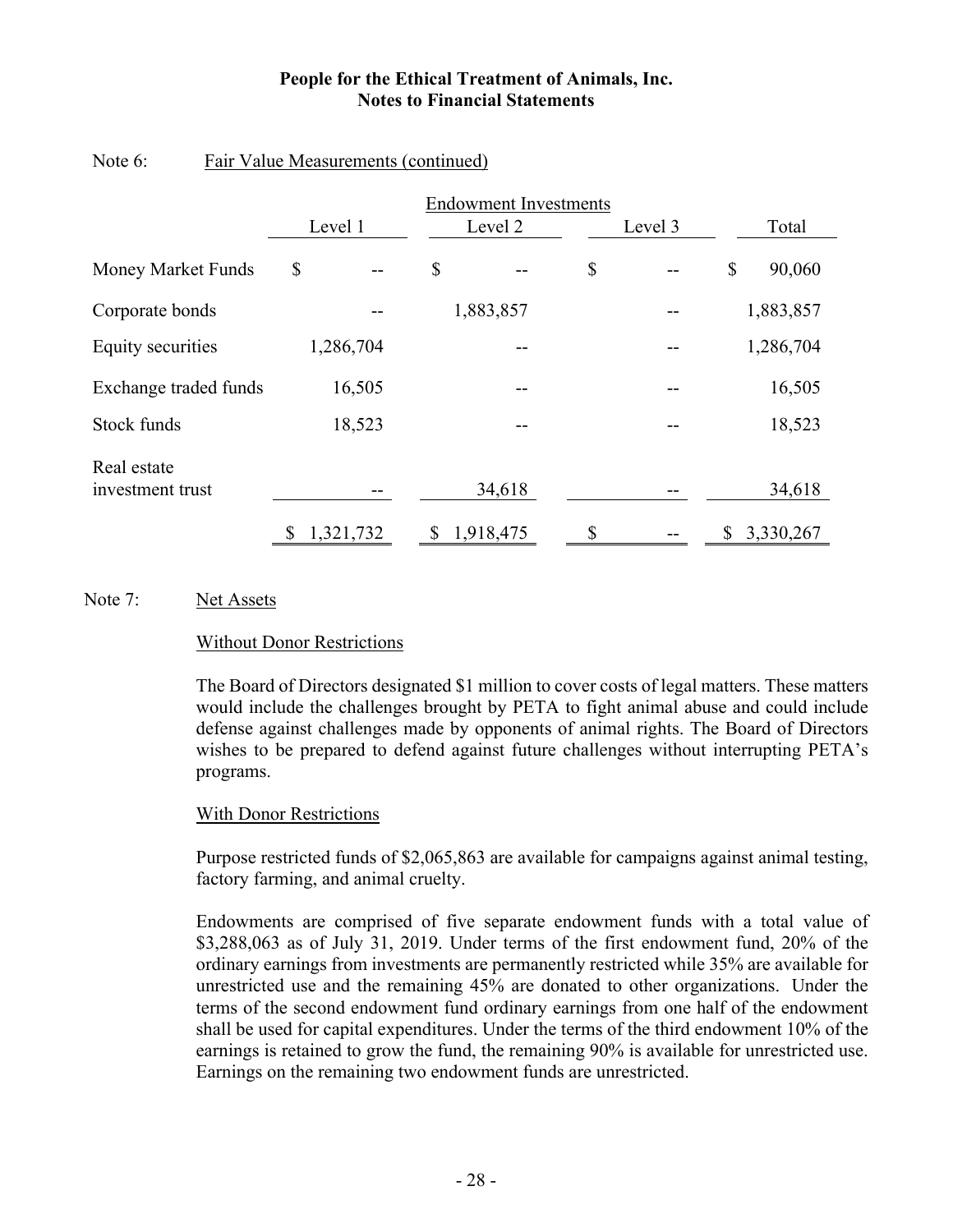#### Note 7: Net Assets (continued)

#### *Interpretation of Relevant Law*

The Board of Directors of PETA has interpreted the State Prudent Management of Institutional Funds Act (SPMIFA) as requiring the preservation of the fair value of the original gift as of the gift date of the donor-restricted endowment funds absent explicit donor stipulations to the contrary. As a result of this interpretation, PETA classifies as permanently restricted net assets (a) the original value of gifts donated to the permanent endowment, (b) the original value of subsequent gifts to the permanent endowment, and (c) accumulations to the permanent endowment made in accordance with the direction of the applicable donor gift instrument at the time the accumulation is added to the fund. The remaining portion of the donor-restricted endowment fund that is not classified in permanently restricted net assets is classified as temporarily restricted net assets until those amounts are appropriated for expenditure by PETA in a manner consistent with the standard of prudence prescribed by SPMIFA.

In accordance with SPMIFA, PETA considers the following factors in making a determination to appropriate or accumulate donor-restricted endowment funds:

- (1) The duration and preservation of the fund
- (2) The purposes of PETA and the donor-restricted endowment fund
- (3) General economic conditions
- (4) The possible effect of inflation and deflation
- (5) The expected total return from income and the appreciation of investments
- (6) Other resources of PETA
- (7) The investment policies of PETA

## **Endowment Net Asset Composition by Type of Fund As of July 31, 2019**

|                        | Without<br>Donor<br>Restrictions | With Donor<br>Restrictions | Total       |  |
|------------------------|----------------------------------|----------------------------|-------------|--|
| With Donor Restriction |                                  |                            |             |  |
| endowment funds        | --                               | \$3,288,063                | \$3,288,063 |  |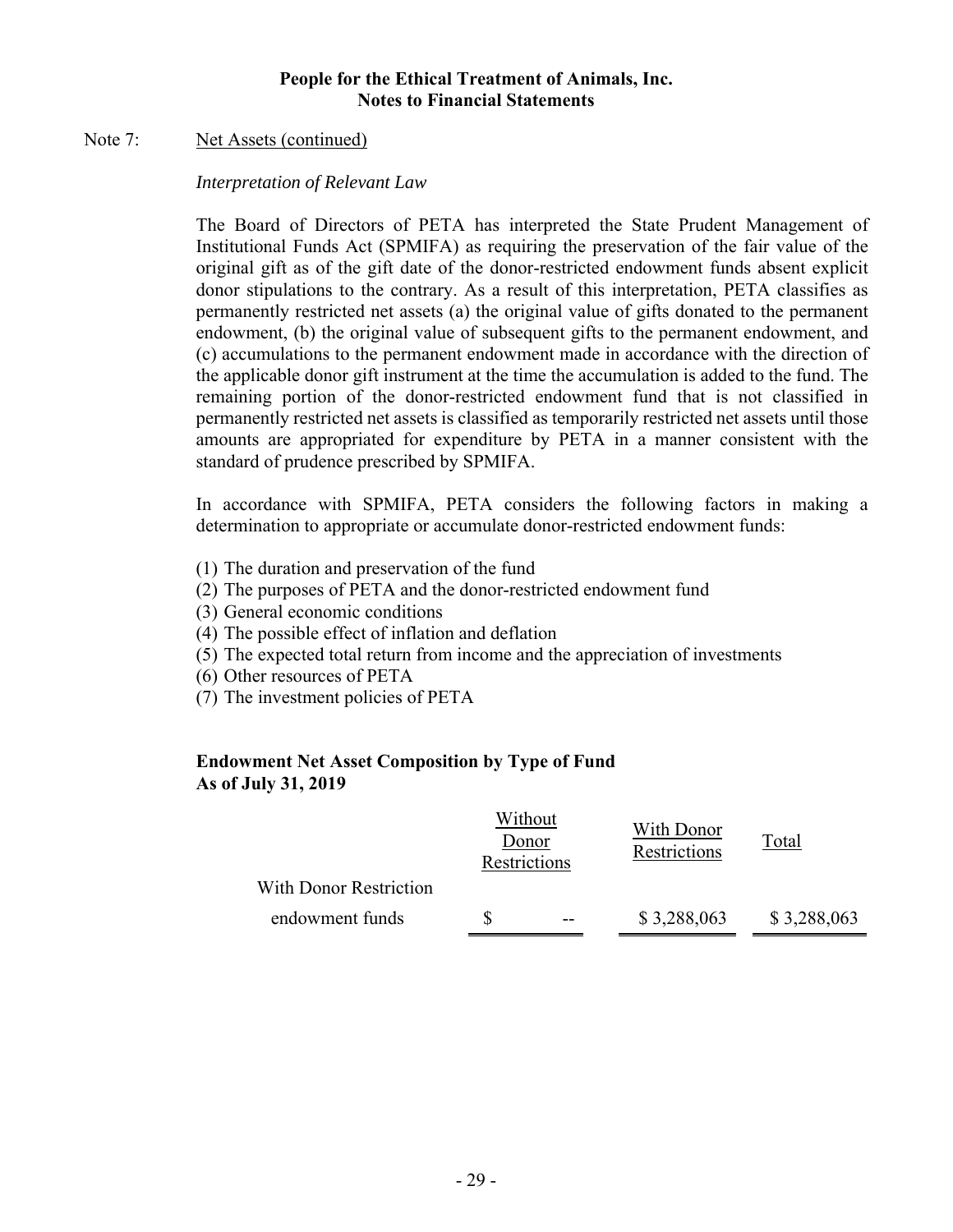#### Note 7: Net Assets (continued)

## **Changes in Endowment Net Assets for the Fiscal Year Ended July 31, 2019**

|                     | Without<br>Donor<br>Restrictions | With Donor<br>Restrictions | Total       |  |
|---------------------|----------------------------------|----------------------------|-------------|--|
| Endowment net       |                                  |                            |             |  |
| assets, beginning   |                                  |                            |             |  |
| of year             | \$                               | \$3,227,673                | \$3,227,673 |  |
| Investment return:  |                                  |                            |             |  |
| Investment income   |                                  | 20,390                     | 20,390      |  |
| Total investment    |                                  |                            |             |  |
| Return              |                                  | 20,390                     | 20,390      |  |
| Contributions       |                                  | 40,000                     | 40,000      |  |
| Endowment net       |                                  |                            |             |  |
| assets, end of year | \$                               | \$3,288,063                | \$3,288,063 |  |

#### *Return Objectives and Risk Parameters*

PETA has adopted investment and spending policies for endowment assets that attempt to provide a predictable stream of funding to programs supported by its endowment while seeking to maintain the purchasing power of the endowment assets. Endowment assets include those assets of donor-restricted funds that PETA must hold in perpetuity or for a donor-specified period. Under this policy, as approved by the Board of Directors, the endowment assets are invested in a manner that is intended to preserve principal while earning as much income as possible assuming a low level of investing risk.

#### Note 8: Defined Contribution Retirement Plan

PETA is a participating employer in a defined contribution plan. To be an eligible participant of the plan, full time employees (working at least 1,000 hours during the plan year) must be 21 years of age and complete one year of service. Employer matching contributions to the plan are at the discretion of the Board of Directors of PETA. Employer contributions for the year ended July 31, 2019 were \$133,514.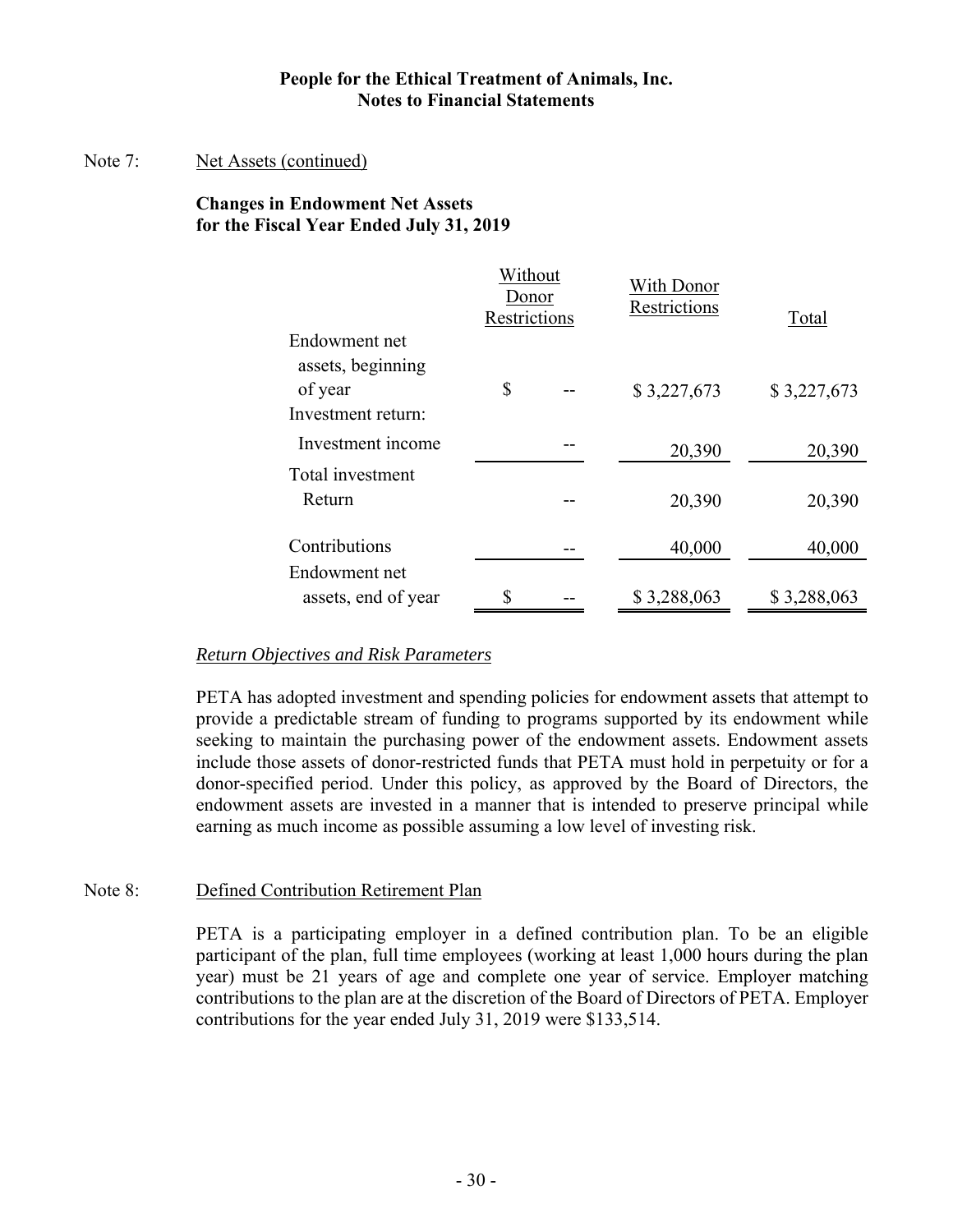#### Note 9: Related Party Transactions

The Foundation to Support Animal Protection ("FSAP") is a non-profit organization that supports the activities of various animal protection organizations, including PETA. FSAP and PETA are related through a single common board member.

PETA has entered into agreements to lease office space, tangible and intangible assets from FSAP as more fully described in Note 13. Rental payments to FSAP during fiscal year 2019 were \$1,289,310. FSAP also donated \$24,000 of space to PETA during the fiscal year. In addition, the Foundation provided \$14,237,846 in services to PETA during the fiscal year. The Foundation also donated \$1,250,000 to PETA during the year. At year end, PETA owed FSAP \$2,045,762.

A PETA director serves on the boards of directors of affiliated animal rights organizations in the United States, France, the Asia-Pacific region, India, Netherlands, the United Kingdom, Germany, Australia, and Switzerland to which during the fiscal year PETA donated \$2,622,532 of cash and \$16,075 of in-kind contributions to assist in their operations.

#### Note 10: Concentration of Credit Risk

The Federal Deposit Insurance Corporation (FDIC) insures accounts up to \$250,000 at each financial institution. At July 31, 2019, PETA exceeded insured levels by \$626,953.

#### Note 11: Donated Professional Services and Materials

PETA received donated professional services and goods as follows during the fiscal year:

|                          | Program<br>Services | Management<br>and General | Fundraising and<br>Development | Total         |
|--------------------------|---------------------|---------------------------|--------------------------------|---------------|
|                          |                     |                           |                                |               |
| Legal Services           | \$<br>617,227       | \$                        | \$<br>448                      | \$<br>617,675 |
| Professional<br>services | 457,844             | 27,529                    | 449,627                        | 935,000       |
| Advertising              | 675,335             |                           | 5,522                          | 680,857       |
| Goods                    | 127,542             | 363                       | 86,918                         | 214,823       |
|                          | '.948               | <u>27,892</u>             | <u>542,515</u>                 | \$2,448,355   |